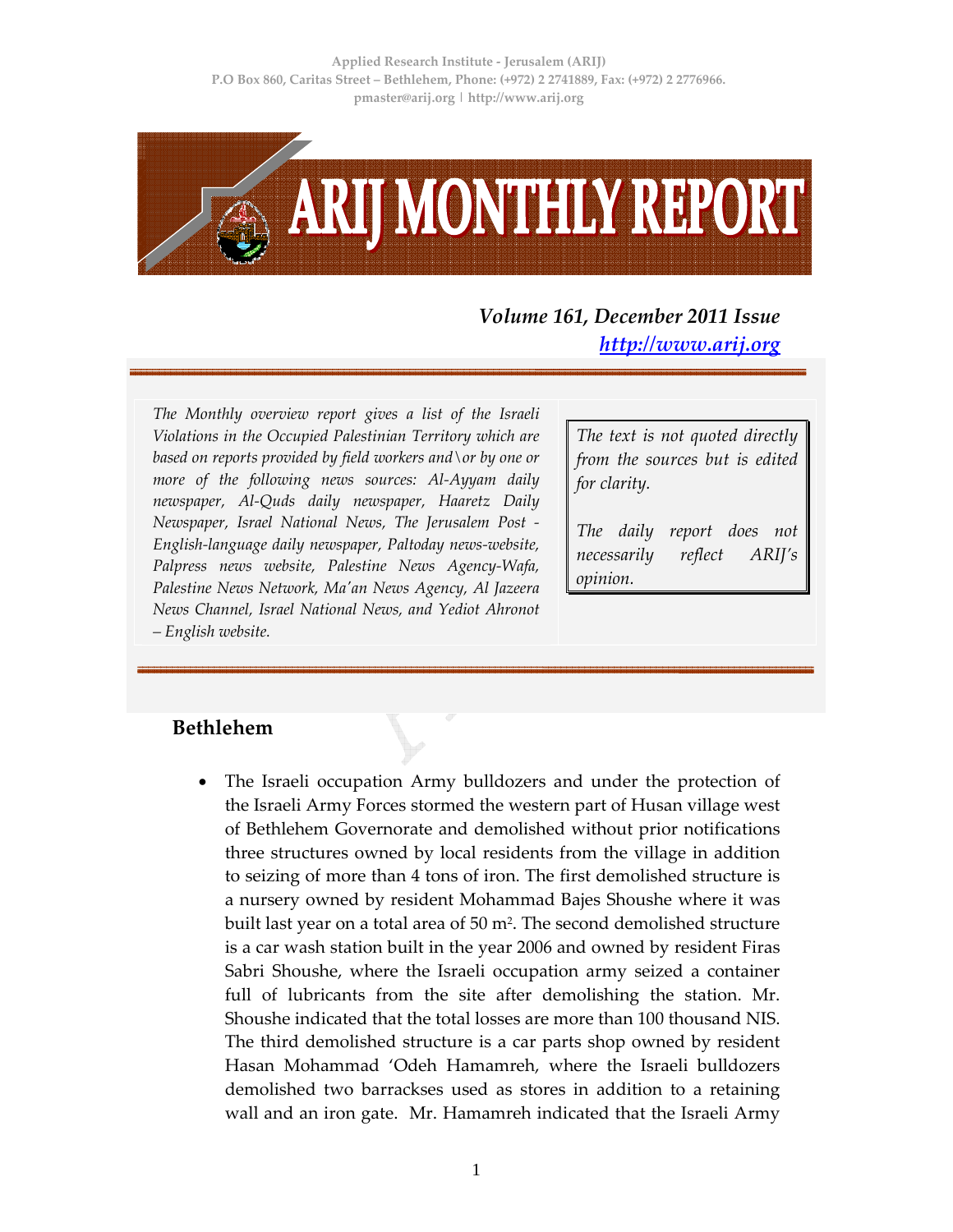seized an instruments and an electric motor where his losses exceeds 70 thousand NIS. Moreover, and before leaving the area the Israeli Army, and without prior notification or even justification, confiscated more than 4 tons of building iron, its cost exceeds 10 thousand NIS owned by Fouad Hasan Shoushe. ARIJ Field team (December 1, 2011).

- Israeli occupation army raided Um Rukba area south of Akk Khader village, stormed the house of Yousif Hsan Daʹdouʹ and searched it thoroughly. Wafa (December 2, 2011).
- The Israeli occupation forces raided Abu Zaytonah neighbourhood in Ash Shawara village east of Bethlehem city and stormed the house of Mahmoud Issa Rabayʹa, searched it and gave him a notification to interview the Israeli intelligence at Gush Etzion detention center. Wafa (December 3, 2011).
- According to reports in the Israeli Walla news site, the Minister of Defense Ehud Barak is about to approve the establishment of a new agricultural farm in "Givat Eitam", near the Efrat settlement South of Bethlehem. If approved, this farm might be the basis of a new dramatic expansion of the settlement in the Bethlehem area with far reaching consequences on the potential of two states solution. The Israeli Ministry of Housing has a plan which is not approved or promoted yet, to build 2,500 housing units in Givat Eitam. This plan is meant to double the size of the settlement of Efrat located southwest of Bethlehem and block the potential expansion of the Palestinian city. PEACENOW (December 5, 2011).
- The Israeli Occupation Authorities handed out residents of Al Khader village south of Bethlehem city a military order to confiscate 150 dunums of lands owned by Salah and Handal families. The targeted lands area located in Ras Salah area near the Neve Daniel settlement Al Quds (December 9, 2011).
- The Israeli Occupation Army handed military order to demolish agricultural shed owned by Mohammad Odeh Salah in Khallet Al Fahim area in the lands of Al Khader village.Al Quds (December 9, 2011).
- Israeli Defense Minister Ehud Barak approved the construction of 40 housing units in Givʹat Hadagan outpost north of Efrat settlement south of Bethlehem to replace the existing trailers in the outpost. The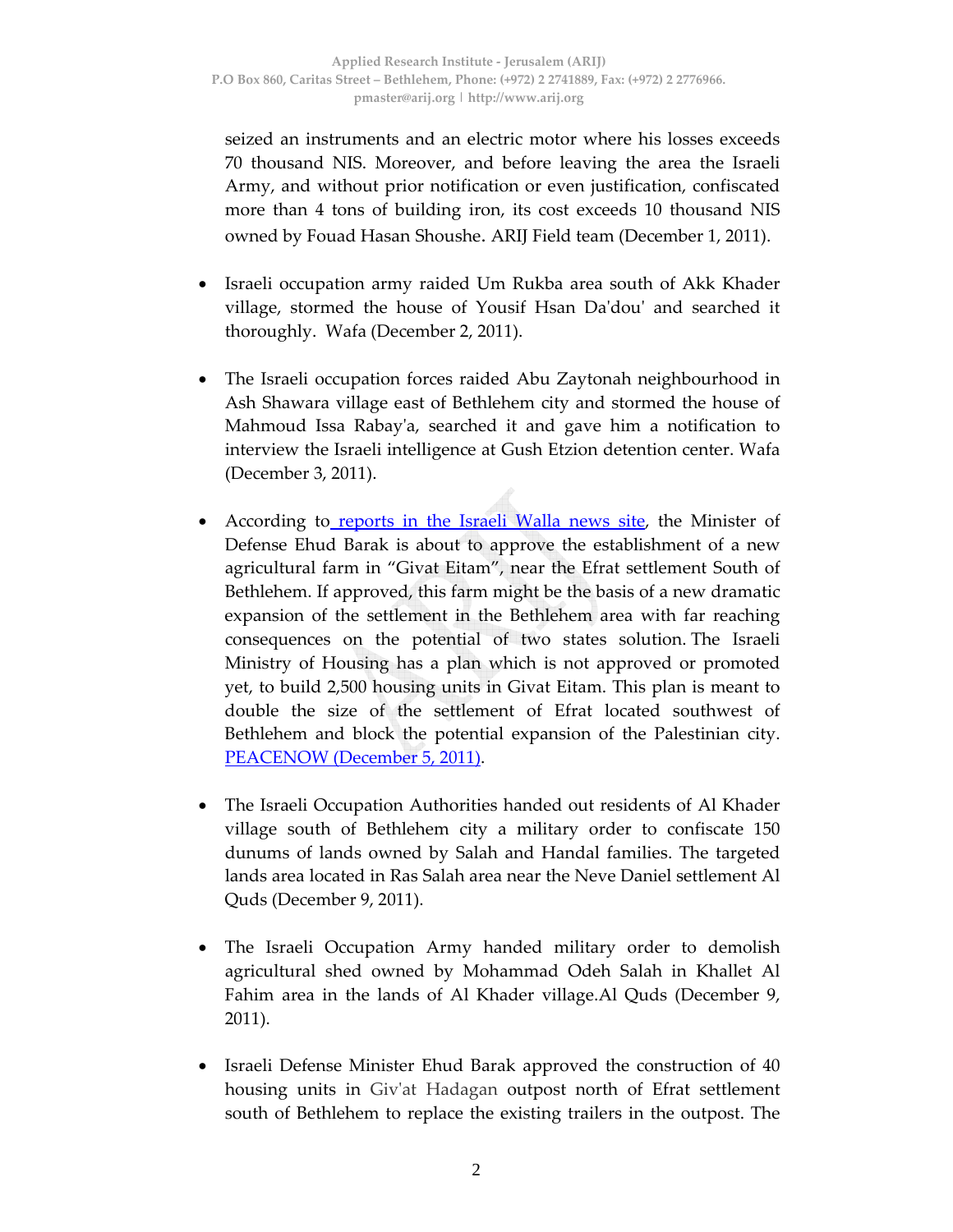IDF minster also gave the green light to commence the construction of a farm on 1700 dunums of lands in the Givʹat Hayeitem hill northeast of Efrat settlement. The new expansion will exceed Efrat's built‐up area and extend the Gush Etzion settlement bloc to reach the edges of Al‐ Khadr town and Dheisheh refugee camp south of Bethlehem city. Al Quds (December 11, 2011).

- The Israeli Occupation Army raided the houses of Samer Mohamd Hijazi and Hussam Ibrahim Abddala and searched their contents in Al Saff street in Bethlehem city. The IOA handed them notifications to interview the Israeli intelligence in Gush Etzion interrogation center south of Bethlehem city. Al Quds (December 13, 2011).
- The Israeli Occupation Army raided Al Makhrour area in Beit Jala city north of Bethlehem and demolished without prior notification 3 Palestinian summer houses. The demolished houses are ancient and were recently renovated. Owners of the properties are: Fouad Qasafsa, Khader Salameh Khalilia, and Abed Odeh. It is worth mentioning that the Israeli Occupation authorities have been preventing resident from entering their lands in the area, under the pretext that it is "Israeli Property. Al Ayyam (December 14, 2011).
- The Israeli Occupation Army raided Beit Fajjar town south of Bethlehem city and stormed the house of Nabil Thawabta and messed with its contents. Al Quds (December 13, 2011).
- The Israeli Occupation Army raided Beit Fajjar village and stationed at its entrance, streets and neighborhoods before raiding the house of Hani Thawabta and messing with its contents. Meanwhile, the IOA raided Battir village west of Bethlehem city. Al Ayyam (December 19, 2011).
- The Israeli Occupation Army raided Al Khader village south of Bethlehem city and handed Mohamad ʹAissa Naji and the two brothers; Mofeed and Moʹead Abd Salah notifications to interview the Israeli intelligence in Gush Etzion interrogation center. Also, in Bethlehem and in Ad Duha cities, the IOA handed Mussa Aweda from Hai Wadi Shahen and Mohmd Abu Zaid notifications to interview the Israeli intelligence. Al Ayyam (December 22, 2011).
- The Israeli Supreme Court issued an order to freeze the construction of the wall near the Gush Etzion settlement bloc. for an indefinite time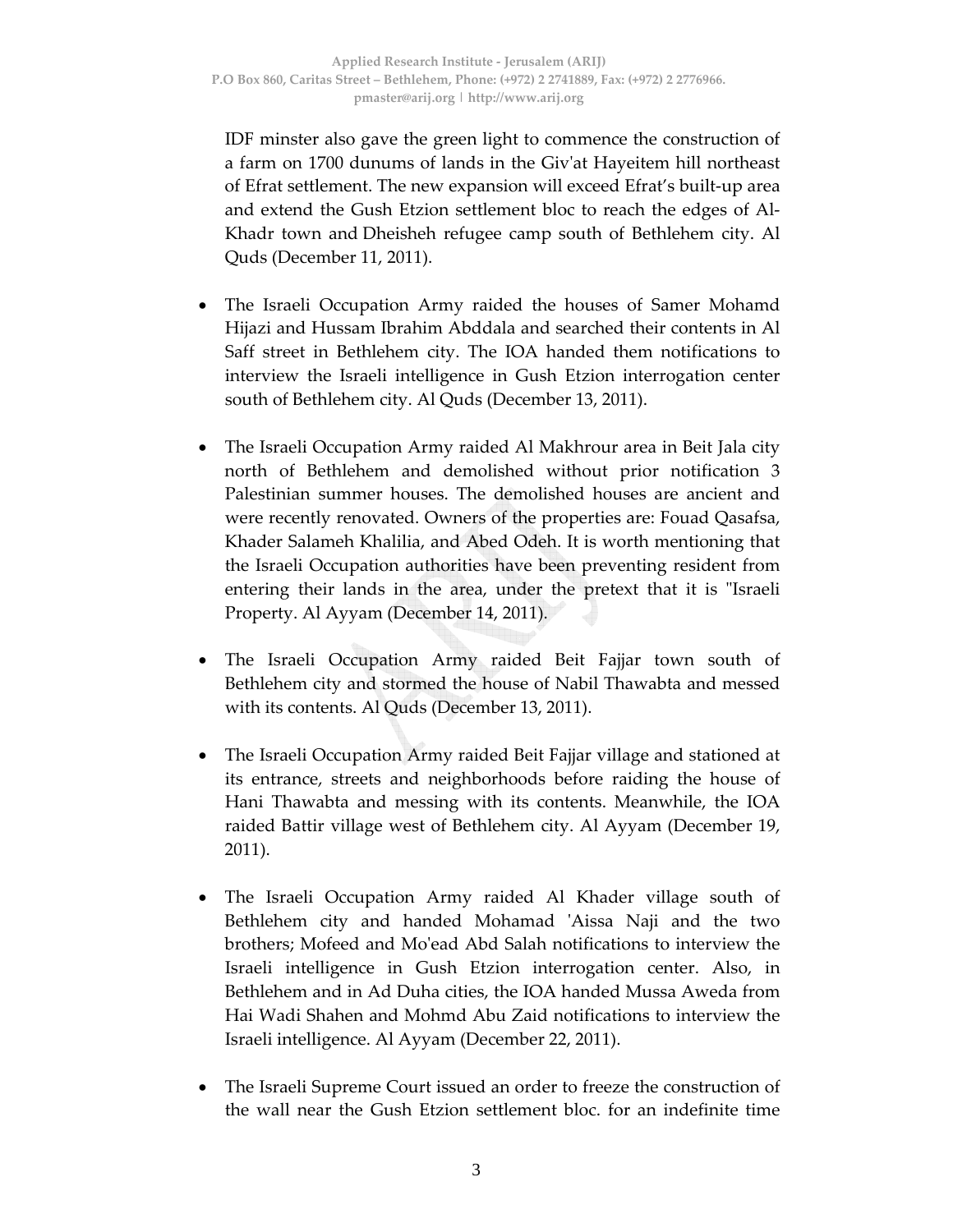due to the catastrophic effects the wall will cause on all life aspects. The wall plan, if implemented, will cause the annexation of the western area of Bethlehem Governorate to Israel including eight Palestinian communities which will be cut off from the center of life in Bethlehem city. The communities are: Husan, Battir, Wad Fukin, Nahhalin, Al Jabʹa, Khallet Afaneh, Khalleh Al Ballluta and Beit Sakaryia. .Al Ayyam (December 25, 2011).

- The Israeli Occupation Army handed 3 Palestinian residents from Nahhalin village west of Bethlehem city demolition orders under the pretext of lacking building permits. The threatened houses are owned by Hassan Kamal Hassan Shakarna, Ahmad Yusuf Abd Al Hamid, Hassan Nimer Mahmud Othman. Al Ayyam (December 27, 2011).
- The Israeli Occupation Authorities issued an amendment to the military order number (29/07/t) which was issued back in the year 2007 and states the confiscation of 321.9 dunums. The amendment states the confiscation of 161.7 dunums of lands of Al Khader and Artas villages, mainly in Khirbet 'Aliya, Al Nashash and Jabal Baqoush areas near the Israeli bypass road no. 60 (locally known as Jerusalem‐Hebron road) for the construction of the Israeli Segregation Wall. Maannews (December 29, 2011).
- The Israeli Occupation Army notified Palestinian farmers in Khallet um al Fahem in Al Khader village west of Bethlehem city to confiscate 2 dunums of agricultural lands near Elʹazar settlement. Wafa (December 29, 2011).
- A group of Israeli settlers trapped Jamal Jaber 'As'ad family (a family of 15 members) from Artas village southwest of Bethlehem city in their land located near Elizaer settlement and started planting trees in his land. Wafa (December 30, 2011).
- Around 200 armed Israeli settlers protected by Israeli soldiers paraded in the village of al‐Khader, south of Bethlehem and walked around the convention center and nearby Solomon's Pools. Settlers took pictures of the convention center and the pools and held prayers in the area. The settlers then left the area and went to another neighborhood of al‐ Khader, where a settlement outpost was erected. Wafa (December 30, 2011).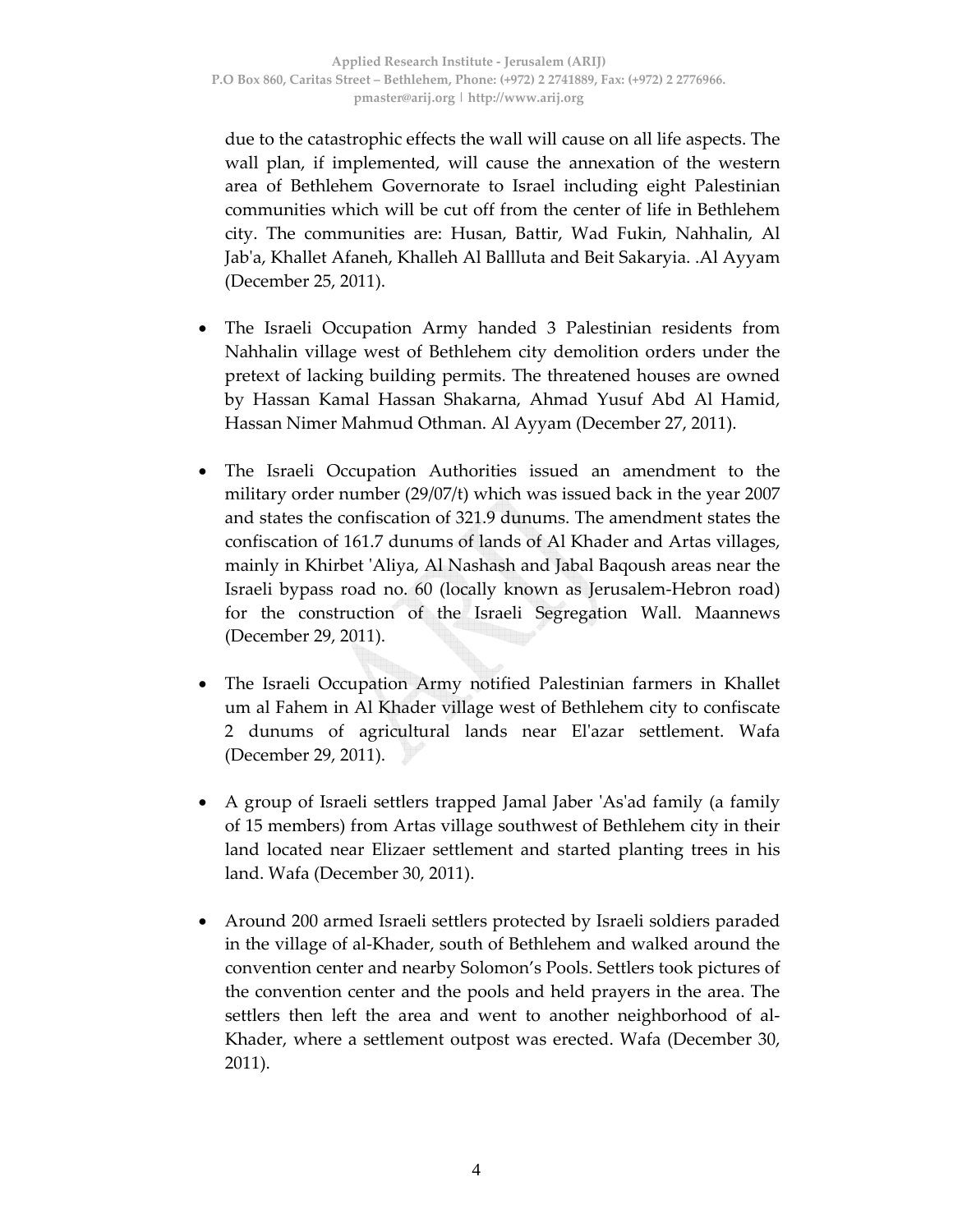- The Israeli occupation authorities handed out sons of Muhammad Mahmoud Atwan military order to confiscate 20 dunums of lands in "Ismaeil Al 'Awar" area near Elizaer settlement in Al Khader village west of Bethlehem city. Wafa (December 31, 2011).
- The Israeli Occupation Authorities issued an amendment to the military order number (136/05/t) which was issued back in the year 2005 and states the confiscation of 115 dunums of Bethlehem city lands. The amendment states the confiscation of 57.9 dunums instead, mainly in Khirbet An Nahla , Shuʹab Sultan and Wad Rahhal for the construction of the Israeli Segregation Wall. ARIJ field team (December 29, 2011).

## **Jenin**

- The Israeli occupation authorities denied the entry of 30 Palestinian farmers from the village of 'Anin, west of Jenin city to their lands located behind the Israeli Segregation wall. Wafa (December 1, 2011).
- A Group of Israeli settlers set fire into trees planted in the lands of the evacuated Homish settlement south of Jenin city, causing the burn of more than 5 dunums of lands. Wafa (December 4, 2011).
- The Israeli civil administration withdrew 30 permits given to Palestinian farmers in 'Anin village to access their lands segregated behind the Israeli segregation wall. Al Ayyam (December 4, 2011).
- Israeli Occupation Army set up flying checkpoints at the entrance of Rummana and Zabuba villages west of Jenin city. The IOA started checking citizensʹ ID cards and stopped Palestinian cars, causing obstruction to their movements. Wafa (December 5, 2011).
- The Israeli Occupation Army closed Al Hamra military checkpoint in the Jordan valleys in the face of Palestinians coming from Jericho and Jordan and those returning to the northern Governorates. Al Ayyam (December 12, 2011).
- The Israeli Occupation Army set up a number of military checkpoints south of Jenin city, at the entrances of ʹAraba, Jabʹa, Muslia, Sanur, Az Zababda and Tursla villages; In addition, the IOF stopped Palestinian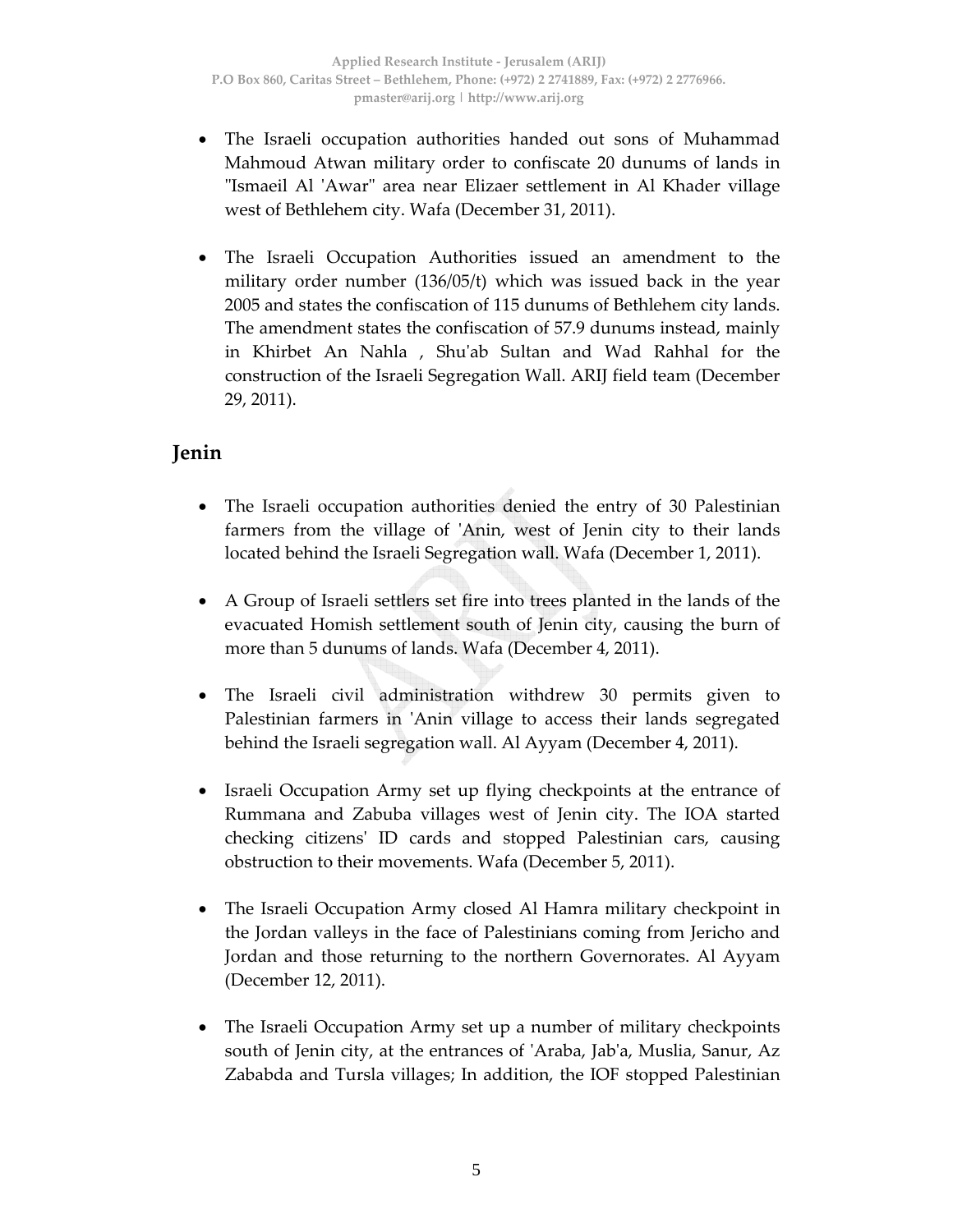cars and checked residentsʹ ID cards at the entrance of Zabuba village .Al Ayyam (December 12, 2011).

- The Israeli Occupation Army raided the houses of Hilal Saber Jradat and Kefah Ahmad Amin Nawahda in Al Yamun village west of Jenin city. Al Quds (December 13, 2011).
- The Israeli Occupation Army attacked and hurled stones at Palestinian cars near the evacuated Homish settlement south of Jenin, no injuries were reported. Al Quds (December 13, 2011).
- The Israeli Occupation Army notified a number of Palestinian citizens from ʹArraba village south of Jenin city to evacuate 160 dunums of their lands under the pretext of being classified as "State Lands". The targeted lands are located west of the village. Wafa (December 19, 2011).
- The Israeli Occupation Army raided the houses of Kamal Awad, Mohammad Mazin Abu Al Saʹedi and Yousef Abu Al Sabaʹ and messed with the contents in Jenin camp. Also the IOA, raided the house of Assad Mohammad Stati, searched and messed with its contents. Meanwhile, the Israeli troops raided Al Yamun town west of Jenin city, conducted military searching in a number of Palestinian houses. Wafa (December 20, 2011).
- The Israeli Occupation Troops raided the house of the released prisoner Murad Tayib Saʹed ʹAlawna in Jabʹa town south of Jenin city, conducted military searching in the house and confiscated private properties. Al Ayyam (December 24, 2011).
- The Israeli Occupation Army set up 3 military checkpoints south of Jenin city and conducted raid and search operations in several Palestinian houses in towns and villages of Maythalun, Siris and Al Judeida. Two of the checkpoints were set up at the entrance of Maythalun and Siris villages while the third checkpoint was erected at the crossroad of Sanur village. IOA stopped Palestinian cars and checked their ID cards. Al Ayyam (December26, 2011).
- The Israeli Occupation Army demolished without pre-notification a house and 2 animal barracks with an area 130 meters square in Khirbet Al Muntar Al‐Sharqiya near Bartaʹa Ash‐Sharqiya village south of Jenin. The demolished house is owned by the two brothers Rubhi and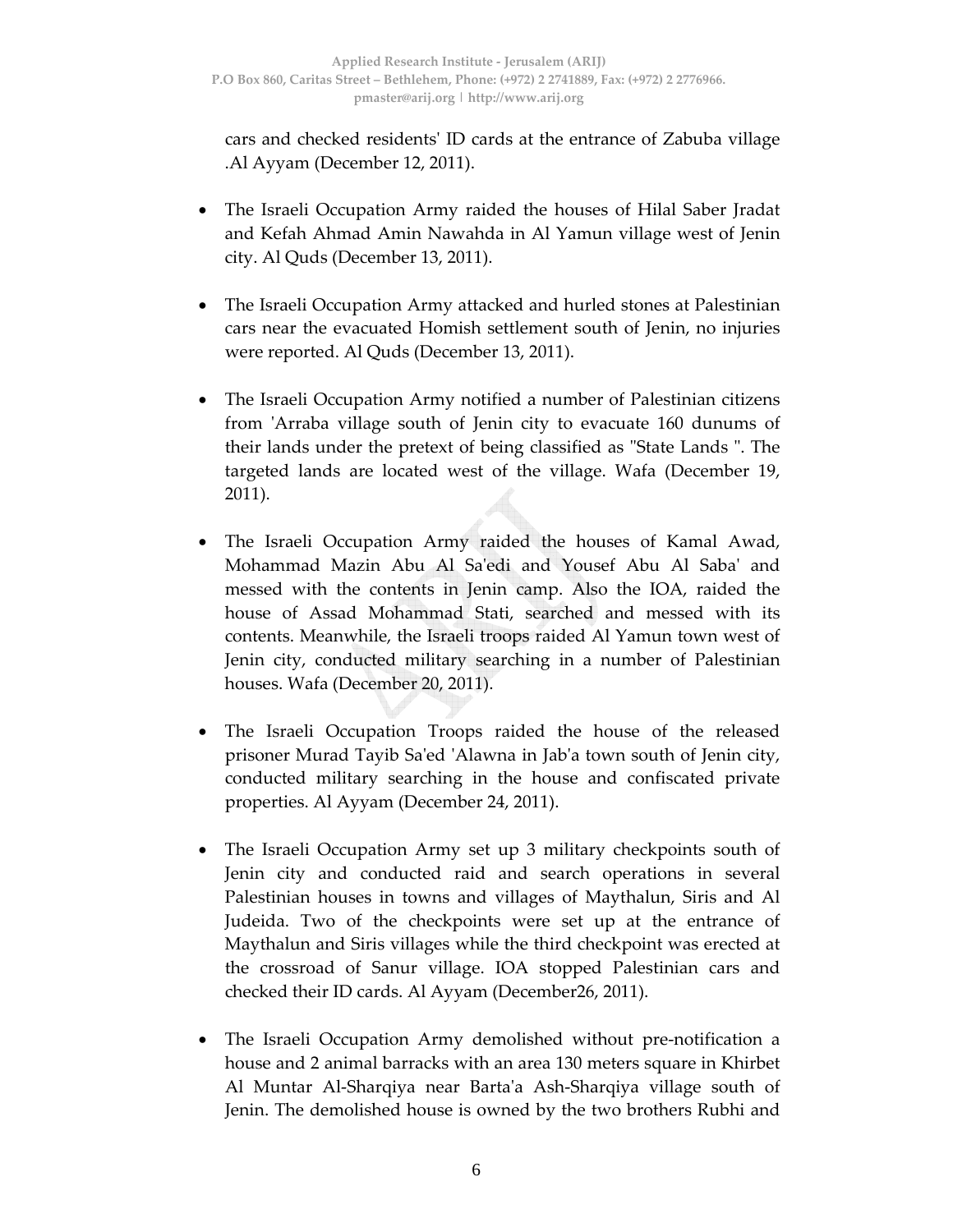Sobhi Hassan Zaid. The IOA hindered owners of the demolished structures from getting their properties out the house. Wafa (December 28, 2011)

• The Israeli Occupation army accompanied by the Israeli Water Authority carried out a campaign against artesian wells in Marj Ebn ʹAmer Valley east of Jenin city under the pretext of being drilled without permits. The army and the Water Authority launched a campaign to search for artesian water wells used by Palestinian farmers to irrigate their crops, and questioned a number of farmers in the village of Silat Al Harthiya and threatened to demolish any wells if drilled.Wafa (December 29, 2011)

### **Jerusalem**

- The‐Islamic‐Christian‐Commission‐in‐Support‐of‐Jerusalem‐and‐Holy‐ Sites warns of an Israeli plan to expand the place of prayers of Jewish women in the wailing wall area through the construction of an underground floor and surrounding it by walls on all sides. Wafa (December 1, 2011).
- The Israeli occupation authorities extended the closure of four institutions in Jerusalem city for a year, and sealed the entrances of the institutions. The occupation authorities handed over the closure orders of the four institutions on the 27th of October 2011 and stated the closure of the institutions for a month. The four institutions are: Ash Shu'a' Women society, Al Quds Society for Development, Sa'ed society and work without borders society. Wafa (December 1, 2011).
- The Israeli police informed resident Hussein Hijju to evacuate his house in Wadi Hilwa in Silwan city immediately although the police informed him that he has one month time to evacuate his house. Al Quds (December 1, 2011).
- The city of Jerusalem began works two weeks ago on a road that will connect Jerusalem northeastern settlements to Jerusalemʹs main traffic artery, Menachem Begin Boulevard, as part of a policy to strengthen bonds between settlements across the Green Line and the rest of the city. The settlements to be connected by the new route are Pisgat Zeʹev, Neve Yaakov, Anatot, Shoafat, and Beit Hanina; the route 20 project will also link Jerusalemʹs northern settlements with route 443, which in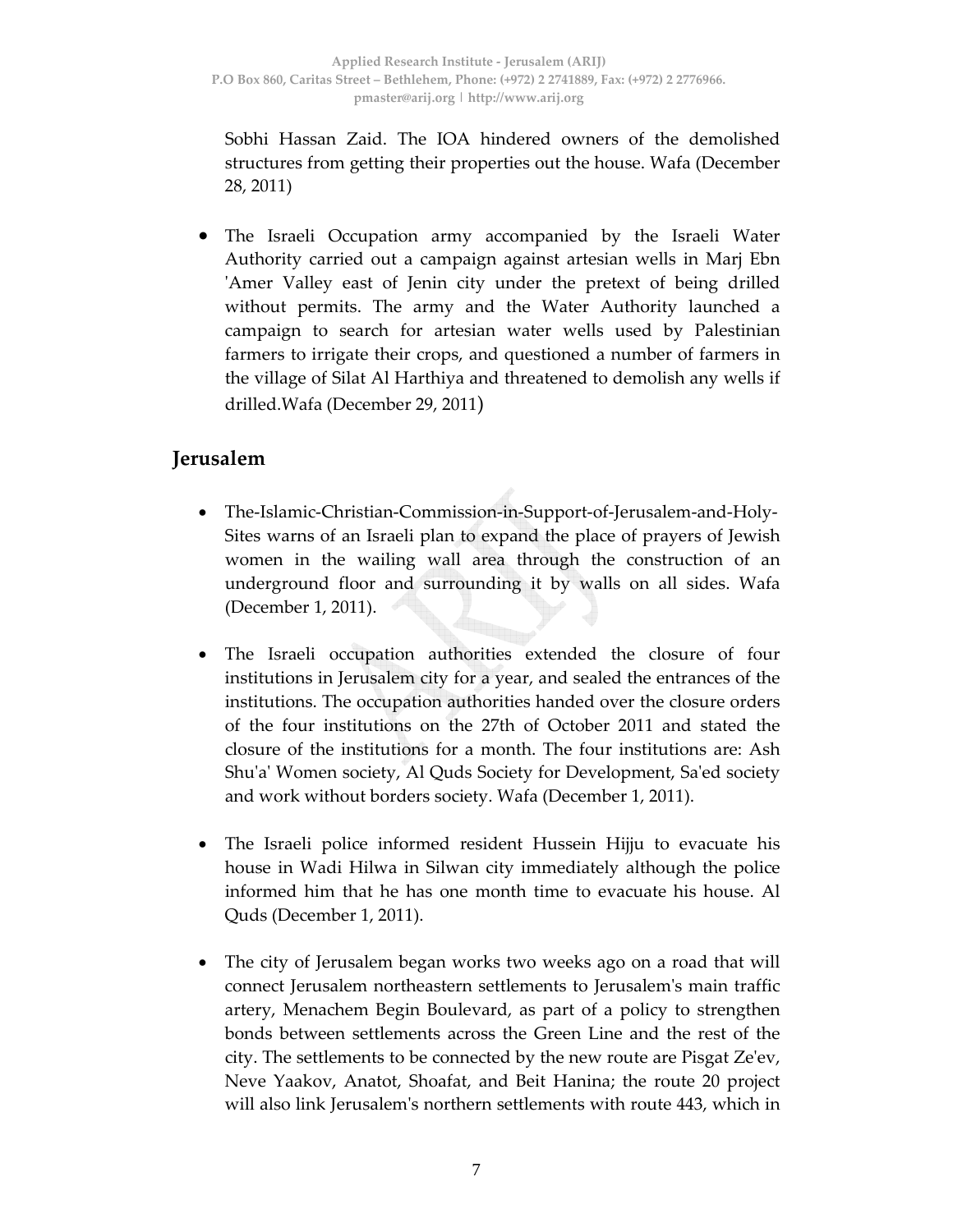some places crosses through the West Bank. Jerusalem's municipality, along with the Moriah Jerusalem Development Company, is advancing the project with an investment of over NIS 150 million. Work is expected to go on for 14 months. The next stages will see the completion of a bridge over route 50, with another bridge to be constructed over Nahal Atarot due east. Route 20 will be extended to link the latter to Beit Hanina intersection. Haaretz (December 2, 2011)

- The Israeli occupation authorities completed the construction of the Israeli segregation wall in Ras Khamis neighborhood in Shuʹfat near Shu'fat crossing. The wall will cause the complete isolation of Shu'fat refugee camp from its surroundings. Al Quds (December 2, 2011).
- The Israeli Municipality of Jerusalem didnʹt give up on the demolition of Bab Al Magharba Bridge in Jerusalem city but postponed it as published in a report by the "Yerushalayem" Israeli weekly newspaper. Al Quds (December 3, 2011).
- The Israeli regional committee for planning and construction at the Israeli Municipality of Jerusalem ratified the construction of 625 units in Pisgat Zeʹev settlement north of Jerusalem city under plan number 11647. Al Quds (December 3, 2011).
- Israeli Occupation Army gave a final order to resident Sharif Awadallah from Qalandyia village north of Jerusalem city to evacuate part of his house (a backyard and a storage room) for the construction of the Israeli segregation Wall; The IOA gave Mr. Awadallah until Monday (December 5, 2011) to evacuate the property. Wafa (December 4, 2011).
- The Israeli occupation bulldozers demolished a Palestinian house in Al Ashqariyeh neighborhood in Beit Hanina town in east Jerusalem under the pretext of lacking building license. The house is owned by resident Majdi Salayma Wafa (December 5, 2011).
- The Israeli Occupation bulldozers demolished a house owned by Burhan Zakariya Burqan in Yasul neighbourhood in Silwan city in Jerusalem under the pretext of lacking building license. The house is 150 square meters area and is inhabited by 8 people. The family wasn't given time to salvage any of the properties. The Israeli bulldozers also demolished animal barracks owned by Mr. Burqan. It is worth mentioning that the family received a demolition order a week before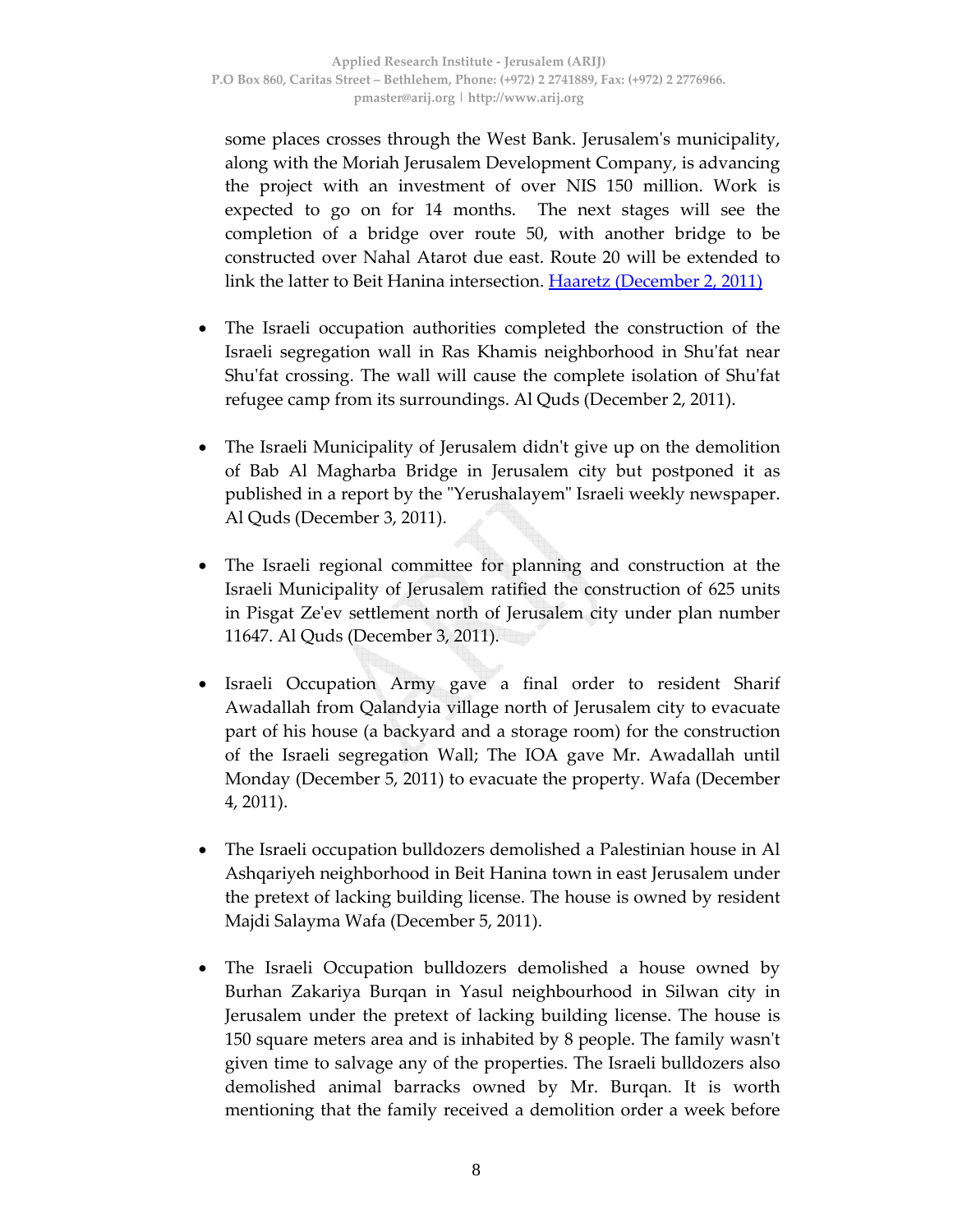the demolition took place and the family wasnʹt given the enough time to file objections against the order. Wafa (December 5, 2011).

- The Jerusalem Planning and Building Committee is to consider a plan for a new national park in the Mount Scopus area, which will block the development of two Palestinian neighborhoods in the east of the city, Issawiya and A‐Tur neighborhoods. The new national park would be built on 734 dunums of lands of the two aforementioned communities. Al Quds (December 6, 2011).
- The Israeli Occupation bulldozers demolished the house of Khamis Al Diddo in Al Khalayla neighbourhood in Al Jib village northwest of Jerusalem city. The house is 70 square meters area and is inhabited by 9 people. The house was constructed 15 years ago and was demolished under the pretext of lacking building permits. Al Ayyam (December 7, 2011).
- Israeli Occupation Army raided the house of Kamil Al Khayat occupied its roof ,searched and messed with its contents, also confiscated pictures and its properties in Al Wadd Street in the Old city in Jerusalem. Al Quds (December 8, 2011).
- The Israeli Occupation Army stormed the house of Ahmad Hassan ʹAbed in Shufat neighbourhood in Jerusalem city and entered the police dogs into the house during the inspection, causing damages to its contents. Al Quds (December 8, 2011).
- The Israeli Municipality of Jerusalem gave approval to the construction of 14 new housing units in Ras Al Amud neighborhood in East Jerusalem. The new housing units are part of 110 slated to be constructed over 10 dunums of vacated land in addition to 6 Israeli societies and public organizations in Ras Al Amoud. Al Quds (December 8, 2011)
- The Israeli Occupation Authority ordered to close Al Magharba Gate in a week time under the pretext that it constitutes a threat to the public safety. Al Ayyam (December 9, 2011).
- The Israeli Regional Construction and Planning Committee at the Jerusalem Municipality announced about the confiscation of 32 dunums of Mount Scopus lands in East Jerusalem to construct a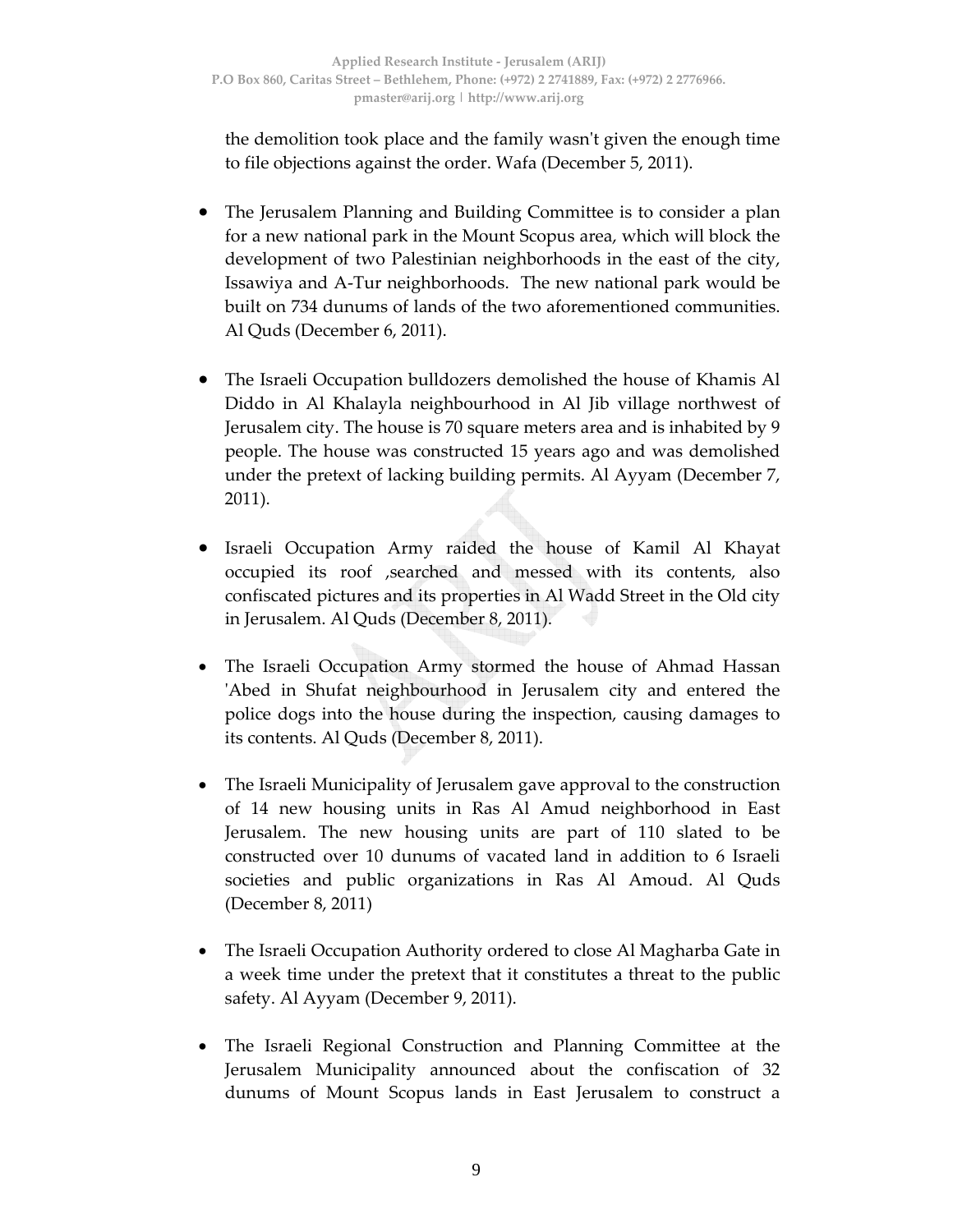military college. The lands are part of the 734 dunums which Israel announced it will confiscate to build a new "National Park" on lands privately owned by the Palestinian residents of Al Esawiyya and At‐ Tour, while some parts of it will be built on Lifta village, which was destroyed during the 1948 war. The planned location of the military college will be between the Hebrew university and the Maronian College in East Jerusalem. Al Quds (December 10, 2011).

- Israel officially opened the new permanent military checkpoint outside Shu'fat refugee camp thus cutting it off from East Jerusalem. The new checkpoint which is more like a border crossing replaces a smaller one Israeli authority had for years set up outside the camp on the main road linking it to Jerusalem. As a result, more than 60,000 Palestinian holders of Jerusalem residency who live in Shu'fat camp and surrounding neighborhoods that are part of the Israeli‐demarcated Jerusalem city limits will be separated from their schools, jobs, and other daily livelihood centers in Jerusalem. Al Ayyam (December 12, 2011).
- The Israeli Occupation Army demolished without prior notification demolished 74 square meters house owned by Zizar Adnan ʹAkel and 30 square meters haircut salon owned by Maysar Najeeb under the pretext of building without permits in Beit Hanina neighborhood north of Jerusalem city.Al Quds (December 13, 2011).
- The Israeli Occupation Authorities re-opened leads to Al Magharba Gate, one of the gates of al‐Haram al‐Sharif compound in the Old City of Jerusalem, only days after closing it under the pretext that it constitutes a dangerous to the Israeli presence in the city. The gate is the only access way to Jews and tourists to al‐Haram al‐Sharif compound, which houses al‐Aqsa Mosque and the Dome of the Rock. Access to the two inside buildings is not allowed to non‐Muslims. Visitors can only walk around the yards. Al Quds (December 15, 2011).
- The Israeli settlers set fire into an Nabi 'Ukasha mosque in West Jerusalem, burning one of its rooms and wrote price tag slogans on it. Al Quds (December 15, 2011).
- The Israeli Regional Construction and Planning Committee at the Jerusalem Municipality approved a new plan to increase the area of the Israeli Governmental departmentsʹ complex in the city of Jerusalem to become 732 sqm area. More new governmental offices will be added to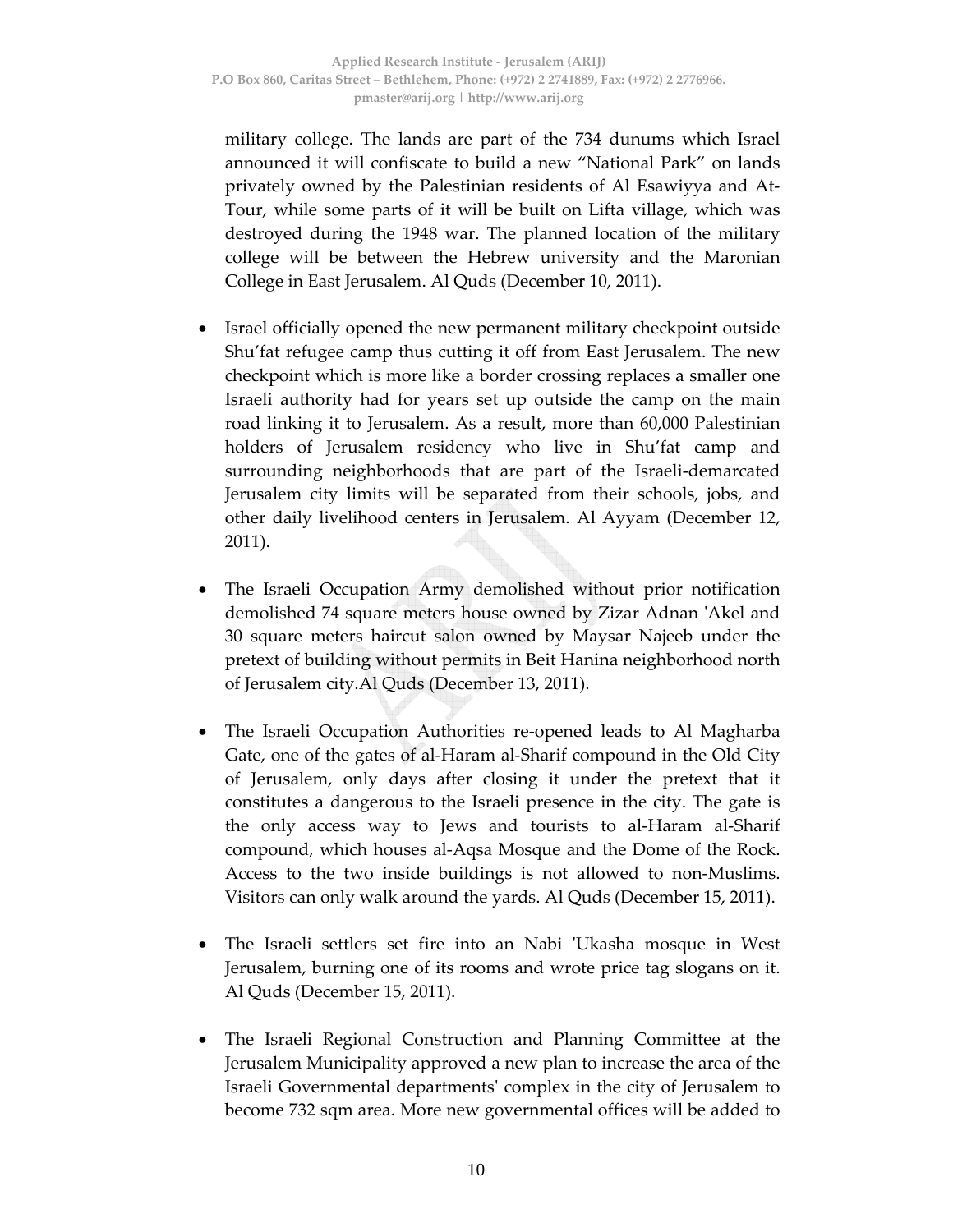the Israeli Prime minister office, the Israeli ministry of interior and the Israeli ministry of Finance, as well as transferring other governmental offices from Tel Aviv to Jerusalem. The plan will be transferred to The Israeli Regional Construction and Planning Committee for final ratification. Al Quds (December 16, 2011).

- The planning and building committee in Jerusalem city approved a plan to build additional 23 housing units in a new settlement outpost in Ras Al‐Amud neighborhood east of the old city of Jerusalem. The Plan is to add 23 housing units to two apartment buildings as well as to build a third building in place of a gas station and shops near settlement outpost Ma'aleh David, in which the building of 17 new housing units was endorsed two weeks ago by the same committee. Al Quds (December 18, 2011).
- The Construction and Housing Ministry was set to publish tenders for nearly 6,000 new housing units, over 1,000 of which will be built beyond the other side of the Green Line. Five hundred of the housing units included in the tender were in the settlement of Har Homa north of Bethlehem city and 180 in the settlement of Givʹat Zeʹev north of Jerusalem city and another 348 units were offered in the Beitar Ilit settlement southwest of Bethlehem city. The units have already received approval for building in various planning committees. As part of Construction and Housing Minister Ariel Atiasʹs plan to lower housing prices by building new units, the Israel Lands Authority published tenders for which lands will be offered for the building of 5,984 in 44 Israeli settlements and towns and neighborhoods throughout Israel and the West Bank occupied territory. Al Quds (December 19, 2011).
- The Jerusalem Magistrateʹs Court has rejected two separate lawsuits seeking the eviction of two Palestinian families from homes in the East Jerusalem neighborhood of Silwan. In both cases, the plaintiff said the homes had been sold to new owners who wanted the Palestinian families out. Two judges rejected those claims. The lawsuits were filed by two groups closely linked to Elad, an organization supporting Jewish settlement in the area, and to Elad chairman David Beʹeri, who is also the Israel representative of one of the groups seeking the eviction. One of the suits was filed by Lowell Investments, which is registered in Australiaʹs Cocos (Keeling) Islands and already owns several buildings in Silwan. The company said a member of the Karin family had sold it the house, and presented the court with an audio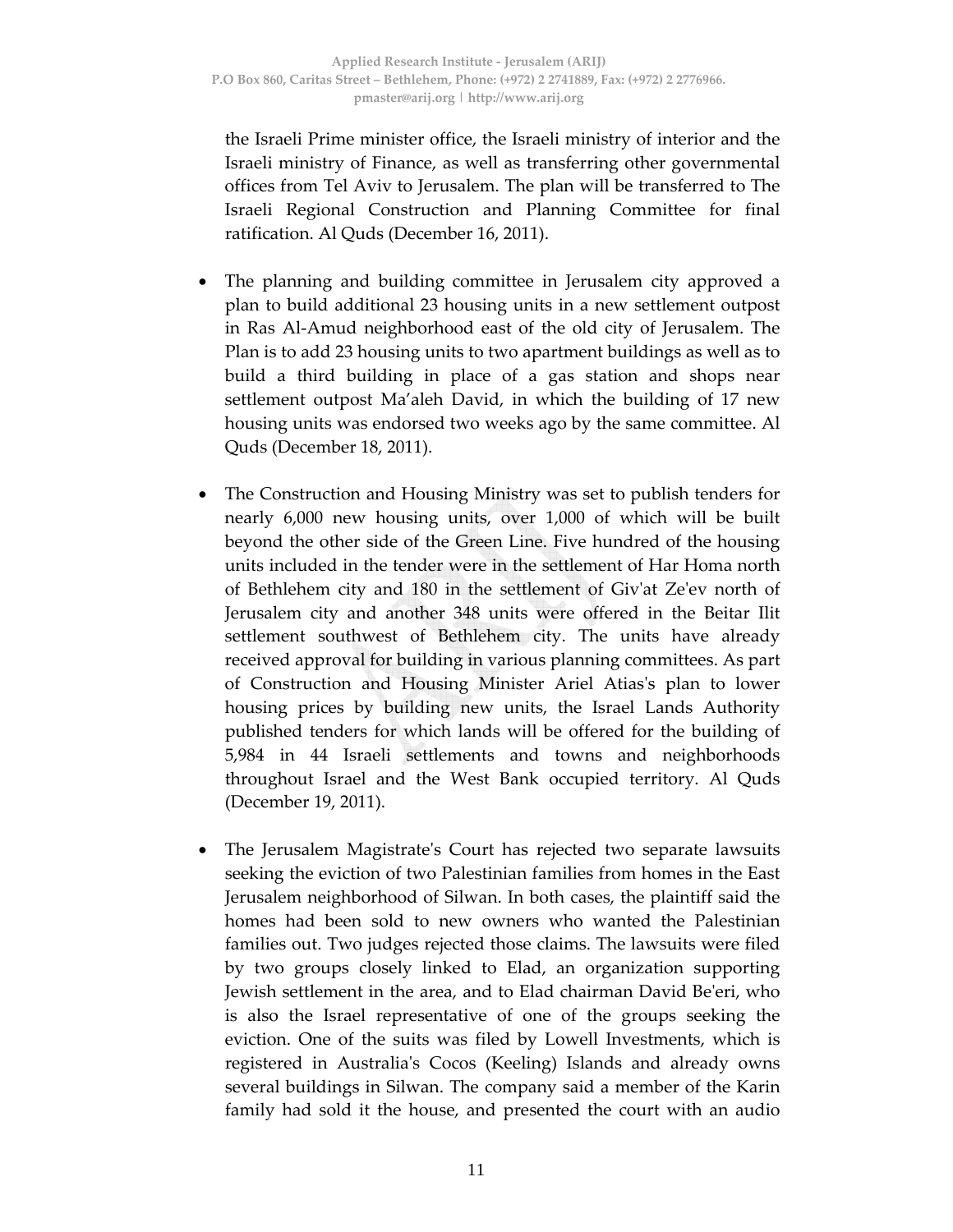recording of an elderly member of the family who said the house was owned by the man who sold it. But Judge Yechskiel Barkali ruled that at best, the seller owned a 16th of the house and said the tape did not prove that he was the sole owner. The court annulled the sale agreement and awarded the family with court expenses and attorney fees of NIS 23,200. The other suit was filed by Yad Yaffe, a nonprofit organization registered as focusing on "research of the Bible, the Mishna and the Talmud.ʺ The association sought to evict the Faraj family from an area next to the City of David, saying it had bought the house and the Palestinian family had moved in illegally. Judge Rachel Shalev‐Gertel ruled that the family was protected by the Tennant Protection Law and criticized Be'eri's testimony, saying it was "tendentious" and ignored facts that he was naturally aware of." Haaretz (December 19, 2011).

- The Israeli Occupation Army demolished barracks for industrial structures in Hai Al Thawri (Thawri neighborhood) in Silwan town. The Israeli operation included the destruction of a playground belonging to Al Ibrahimi College and the removal of the barbed wires around it in As Suwwana neighborhood. The Israel Authority is trying to remove the Palestinian structures from the area in order to build a National Security College, a project that the Israeli Municipality is trying to build on Palestinian owned lands. Al Ayyam (December 21, 2011).
- The Israeli occupation Army bulldozers demolished 2 barracks in Beit Safafa town south of Jerusalem city. The demolished barracks are 100 m² and 150 m². The first barracks is owned by Sheha Salah while the second one is owned by her son; Mahmoud. The Family confirmed that they didn't receive a notification for the demolition from the Israeli Authorities, but a week ago they have been notified and warned to evacuate the area from sheep and confiscated all the fodders. Al Ayyam (December 21, 2011).
- A Palestinian resident from Al Jeeb village northwest of Jerusalem city filed a petition through Yesh Din organization to the Israeli supreme court to issue an evacuation and demolition order against a synagogue that was establish in his land in Givat Zeʹev settlement. Al Quds (December 22, 2011).
- The Israeli Occupation Army handed a number of Palestinian residents from Al Isawaiya town in Jerusalem city military orders to demolish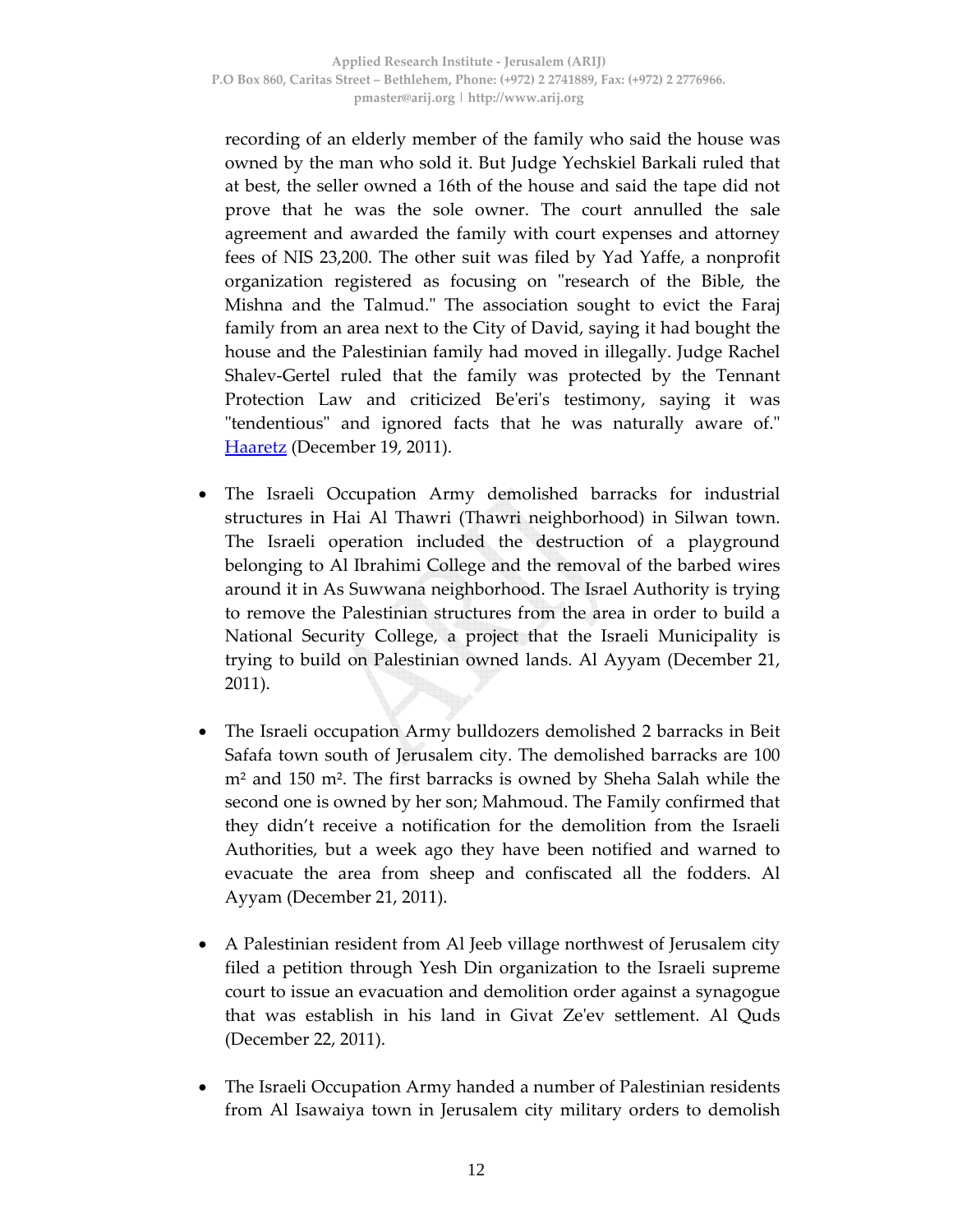their houses. Mahmud Issa Abu ʹAwis is one of the residents that has been served a demolition order for his house; Also, the Israeli troops raided the house of Hatem Khalil Husien till the date of writing the report without knowing if he was served by demolition order. Furthermore, A number of Israeli workers at the Israeli Municipality of Jerusalem and the so‐ called the Israel Nature and Parks Authority stole olive trees after uprooting the trees from the lands of Palestinians in the eastern side of Al Isawiya town. Al Quds (December 23, 2011).

- More than 120 Israeli settlers with the protection of Israeli Army raided Al Aqsa mosque on the occasion of what they call "the Hanuka, the Festival of Lights or the Festival of Dedication ". Al Ayyam (December 23, 2011).
- Jerusalem mayor Nir Barakat has announced that the city Municipality will now classify 70,000 citizens of Jerusalem as non-residents, furthering the right wing Israeli campaign to achieve a Jewish majority in East Jerusalem. Seventy thousand Palestinian residents already cut off from the rest of Jerusalem by Israel's segregation Wall will now be cast out on paper as well, with their affairs turned over from the Municipality to the Israeli military's West Bank civil administration. Al Quds (December 24, 2011).
- The Yerushalayim Hebrew weekly magazine revealed that The Israeli Municipality of Jerusalem released plans for 8,000 new settlement units in East Jerusalem over the next five years, including 3000 units in Givʹat Hamatos settlement and 1600 new housing units in Ramat Shlomo. An official advertising campaign is already underway to promote the new units. Al Quds (December 24, 2011).
- One month after the announcement on 2,230 units in the West Bank, the Israeli **Ministry of Housing is announcing another 1,028 units that** will be published in tenders in East Jerusalem and the West Bank. The list of the upcoming tenders that was published on 18/12/11 by the Ministry of Housing includes 500 units in Har Homa C (in East Jerusalem), 348 units in Beitar Illit (West of Bethlehem) and 180 units in Givat Zeev (South West of Ramallah).It is important to mention that this announcement by the Ministry is not an official publication of tenders but a general announcement of the intention to publish those tenders in the near future. Since the <u>previous announcement</u> that was published at 15/11/11, only one tender in the West Bank was issued – for 277 units in Ariel. In addition, a tender for 40 units in Givat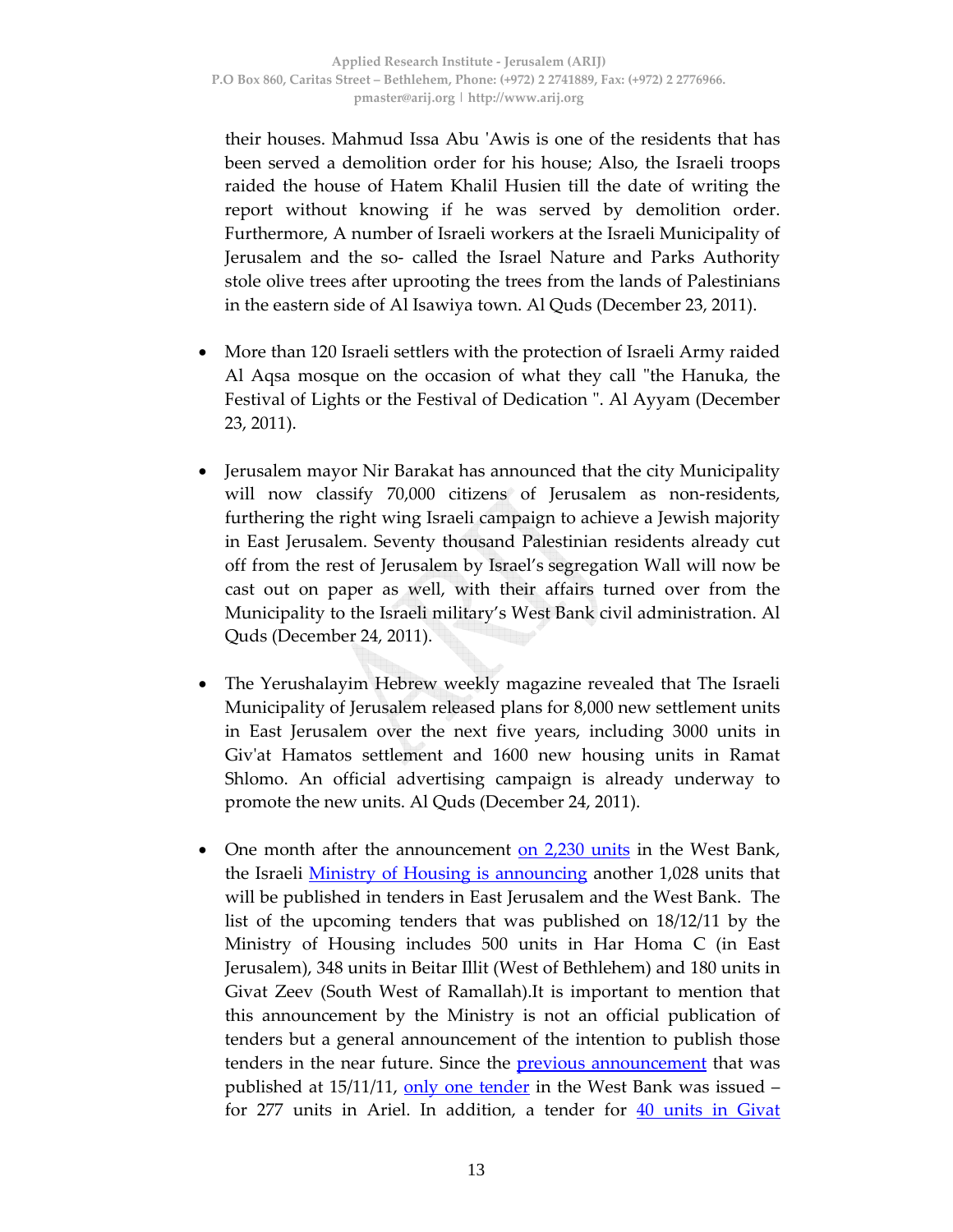**Hadagan** (Efrat) which was not on the Ministry's list was issued at the same day, on 8/12/11.In total, since November 15th, the Ministry of Housing announced the intention to publish tenders for 11,044 units in Israel and the West Bank. 30% of those tenders, 3,258 units, are planned in the Occupied Territoris: 2,057 in East Jerusalem and 1,201 in the West Bank. At the same time, the number of Israelis who live in East Jerusalem and the settlements is only 6.5% of Israel's population. Peace **Now (December 25, 2011).** 

- Groups of Israeli settlers with the protection of policemen stormed the Aqsa Mosque and walked in its courtyards after they entered through its Maghariba Gate. Where Hundreds of Jewish settlers last night marched provocatively across the streets of the old city of Jerusalem chanting racist slurs against the Palestinians, performing dances and beating drums in order to disturb the residents. They chanted slogans inciting against the Palestinian natives and calling for killing them or expelling them from the holy city. Al Ayyam (December26, 2011).
- The Israeli Occupation Army demolished without pre‐notification an extension to a house with ana area 65 meters square owned by Mohammad Amin Ibrahim Shqerat under the pretext of lacking valid building permits. The demolition affected a family of 9 people .Al Quds (December27, 2011).
- The Israeli Occupation Authority decided to close Al ʹAien mosque, the kindergarten of "Tefeel Al Muslim" and number of commercial stores and shops until further notice in the main street in Wadi Al Helwa in Silwan town under the pretext of public safety. Al Ayyam (December 28, 2011).
- The Israeli newspaper" Maariv" revealed that the local building and construction committee in Jerusalem city will discus on  $28<sup>th</sup>$  of December 2011 the establishment of tourism project submitted by the association of "El-Add" in Silwan neighborhood in Jerusalem city. The project will be held on 8400 meters square and includes a museum, classrooms, meeting halls, parking as well as archaeological sites. And it will be linked with crossroad and tunnels; the first will start at the southeast site of castle of David while the second will connect the project to Al Aqsa mosque. The Project will facilitate the touristsʹ access to the Old city of Jerusalem. Another project with 3 thousand meters square is submitted by El ‐Add to be implemented in Al‐Aien Al‐Fuqa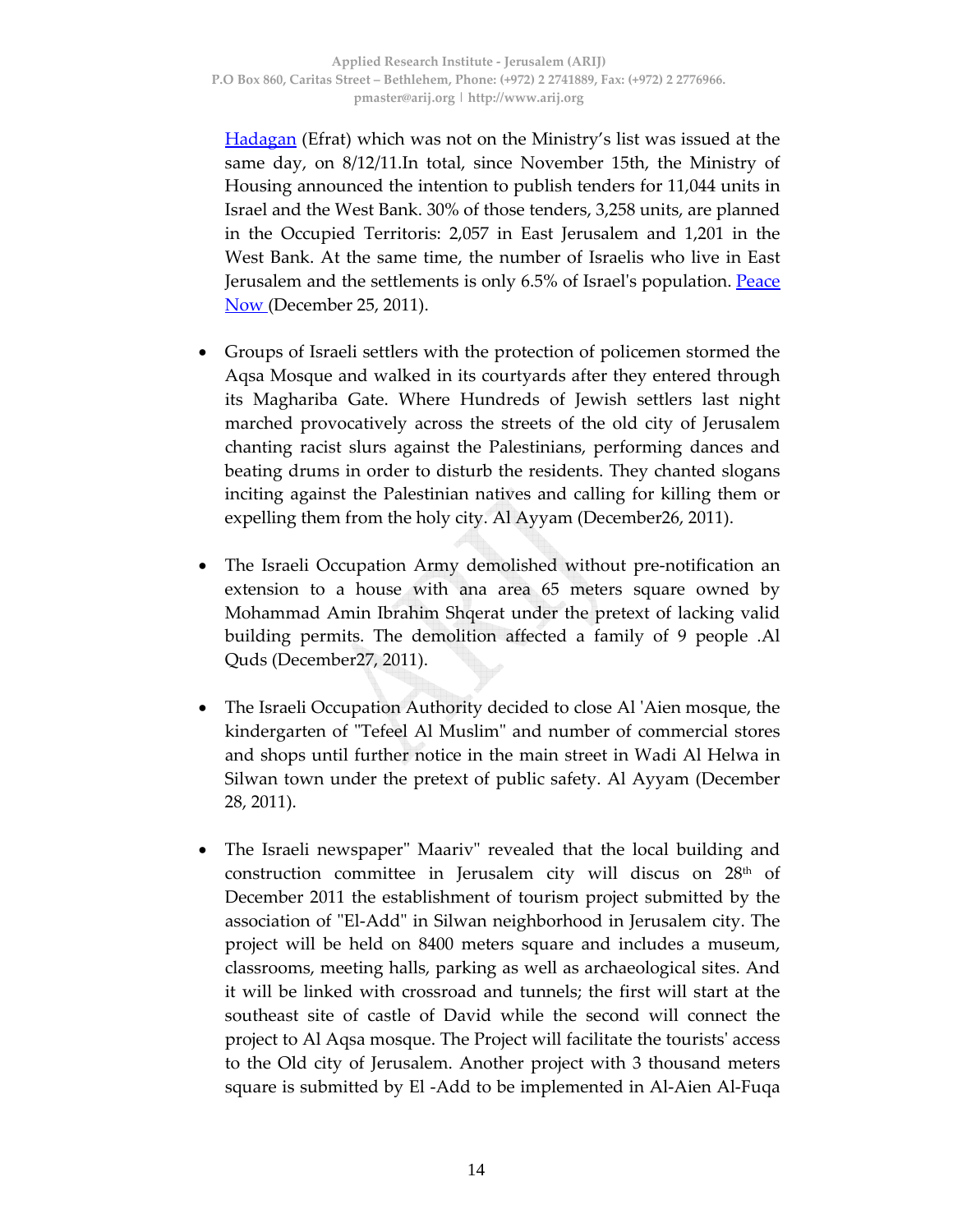in Silwan town in an attempt to resurrect Israeli Heritage sites and to empower their presence their. Al Ayyam (December 28, 2011).

- The Israeli regional construction and Planning Committee will discuss a plan to build 130 housing units in Gilo settlement south Jerusalem city on 6 dunums of previously confiscated Palestinian lands between Sharafat town and Gilo settlement. The plan holds number 13290. According to the construction and Planning Committee, the land was prepared in the past to have a hotel established on it, but a group of Israeli investors called "Brothers of Israel" send a request to the Israeli Municipality to let the land for residential use, which in turn will expand the settlement of Gilo towards Sharfat village by adding 4 buildings, each consists of 12 floors. Al Ayyam (December 28, 2011).
- The Israeli Municipality of Jerusalem gave the green light to build a tourist complex that includes 250 parking a lot, an archeological site, a reception rooms and a library in Silwan city. Al Quds (December 29, 2011).
- The Israeli Municipality of Jerusalem handed out tens of demolition orders to a number of Palestinian houses and commercial shops in various villages in East Jerusalem. 10 military orders were handed out to families of Abu Taya, Daʹna, Abu Sneneh, Siyam, Abed Ar Razeq, and Abu Al Hakem in 'Ein Al Louza. Another 5 demolition orders were handed out to residents of Wad Qaddum, 4 demolition orders in Al Sal'a neighborhood and other orders in Yasul Valley (Wad Yasul). Al Quds (December 29, 2011).
- Israeli authorities handed a Palestinian elderly woman; Refqa Al‐Kord, (85 years old) a notice demanding her to pay rent for the house she owns in Ash Sheikh Jarrah neighborhood in Jerusalem. She has been receiving getting from the Israeli authorities demanding her to pay rent for the past seven years for the benefit of settlements' associations. The notice included a warning that if the rent isn't paid, Al-Kord has to evacuate the house immediately. Wafa (December 28, 2011).
- The Ma'ariv Israeli daily newspaper revealed that "El-Add" Jewish association requested the issuance of a license to transfer a previously seized house into a restaurant in Wadi Al –Rabab neighborhood in Silwan town in Jerusalem city. The newspaper added that the public has 7 days from the issuance date of the project, to file objection against the project. Until January 3, 2012. NBPRS (December 29, 2011).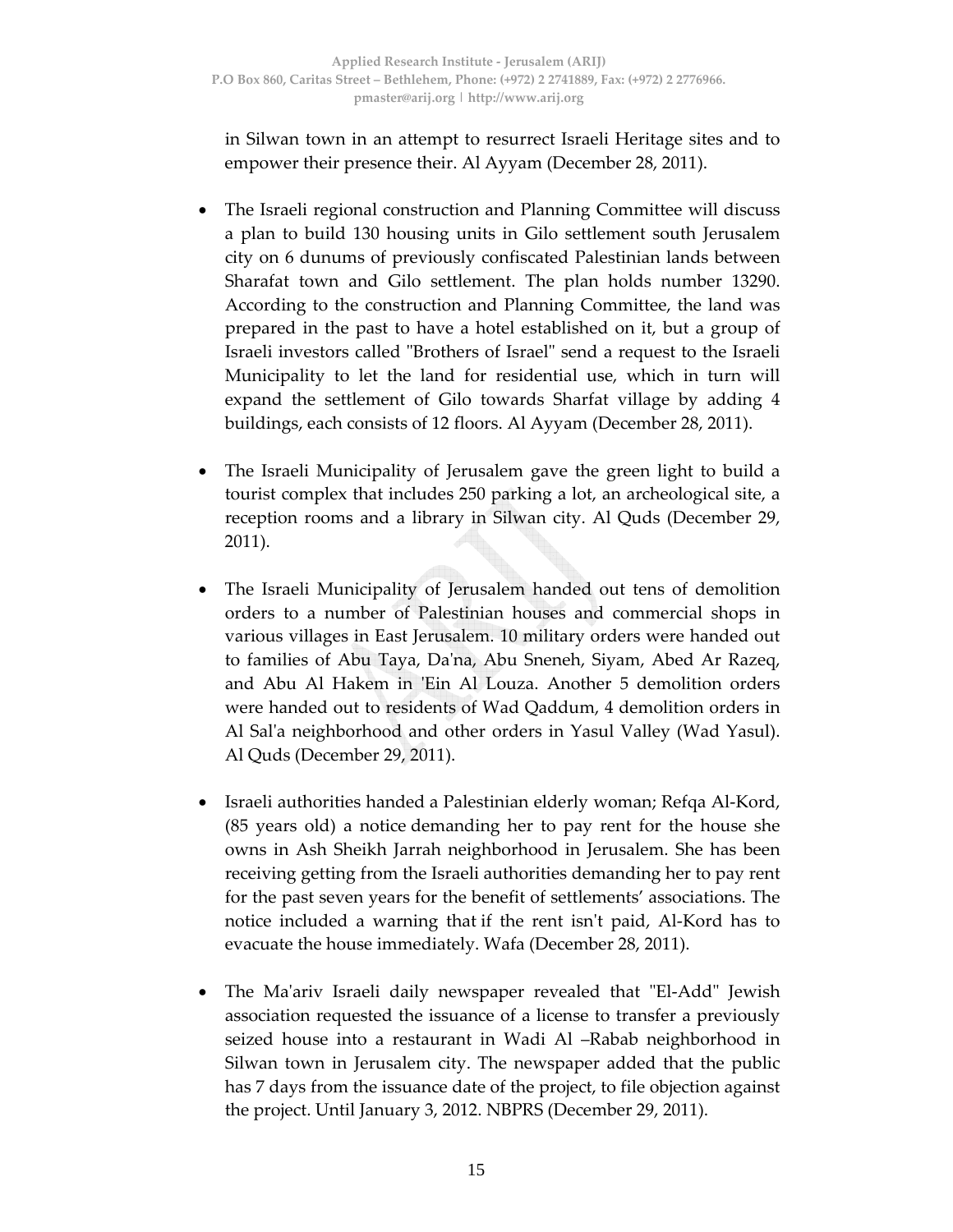• For the second day on row, the Israeli bulldozers continue to raze the lands of Abu Rayyala family in Ras Al Labeed area east of Al Isawiya town. The targeted land is 18 dunums area and was previously (in 2007) targeted with a military order stating its confiscation. It is worth mentioning that the lands are being razed for the expansion of a nearby military camp named "Adumim Palace". Al Quds (December 29, 2011).

### **Hebron**

- The Israeli occupation authorities handed two military orders to demolish the mosque of Al Mafqara community and a residential tent owned by Muhammad Musa Mighnem in Susiya under the pretext of lacking building permits. The IOA also confiscated some construction equipments to prevent the rehabilitation of a 2 km dirt road that leads to susiya. Al Ayyam (December 1, 2011).
- The Israeli Occupation Army handed residents of As Samu' town and Khallet Al Karsanna (Al Karsana Hamlet) and Khallet Al Mafateeh notifications to halt the construction at their houses. The notifications were handed to Mohamad Naʹim Abu Al Kabash, Nabil Yousef Hamad Al Mhareq, Nada Hamad Abdl Minem Al Mahareq, Hamad Mahmud Hamad Al Mahareq, Nawaf Hamad Abdl Minem Al Mahareq. Al Ayyam (December 2, 2011).
- The Israeli Occupation Army raided Hebron city and set up two military checkpoints; the first one was erected on the road of Al Ramadeen village and the second one was erected at Beit Kahel bridge of and started checking Palestinian residentsʹ ID cards. Wafa (December 2, 2011).
- A number of Israeli settlers hurled stones at a number of Palestinian cars in Beit Ummer town while driving on Hebron Jerusalem road and caused damages to the cars. Wafa (December 3, 2011).
- The Israeli occupation authorities hindered a number of Palestinian farmers from Sabha family in Susiya area southeast of Yatta town from ploughing their lands located 300 meters away from Susiya settlement upon a request made by Israeli settlers to the Israeli authorities. The IOA declared the lands as "closed lands" and hindered farmers from accessing the lands. Al Ayyam (December 3, 2011).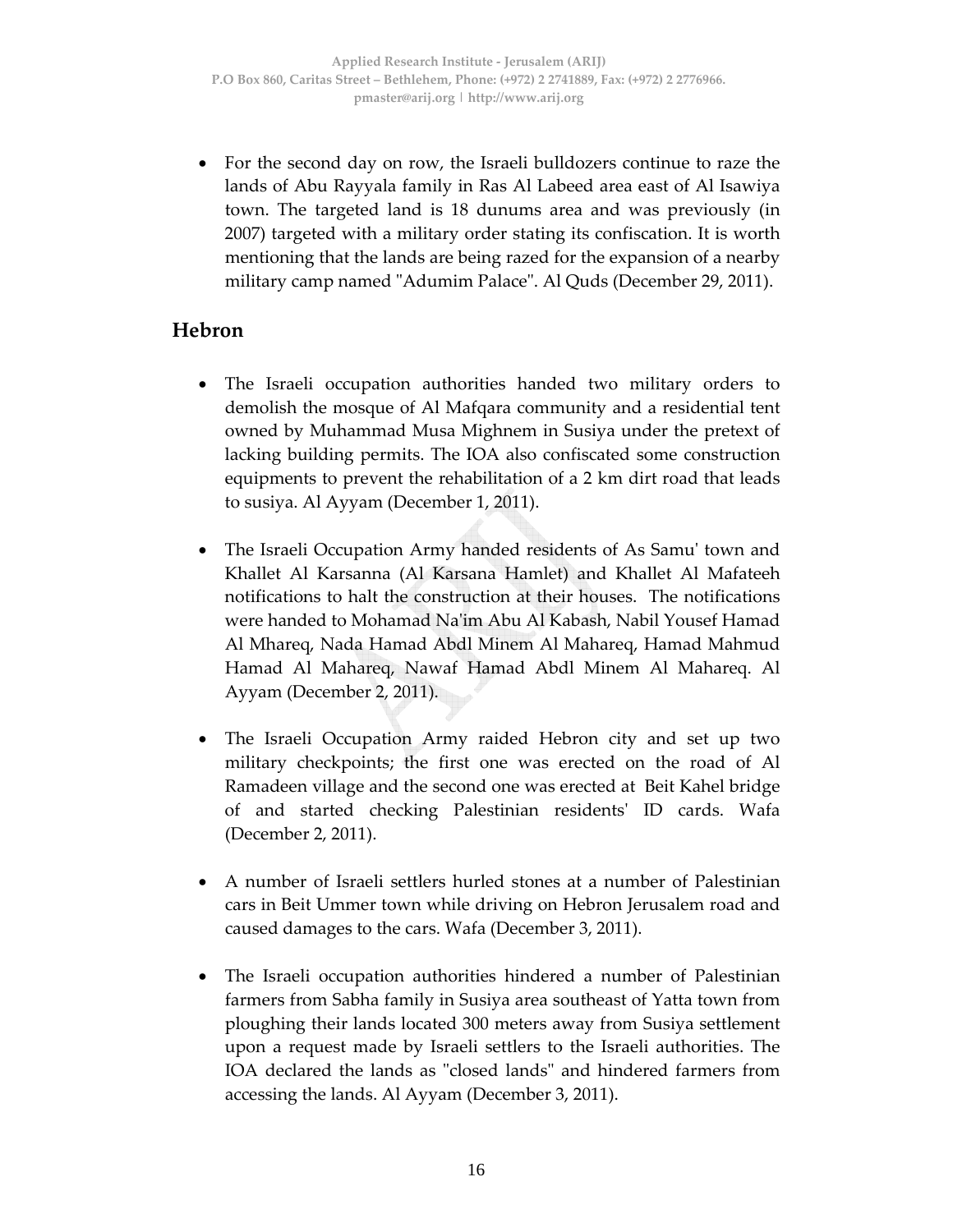- The Israeli occupation soldiers took over the roof of two Palestinian houses in Wadi Al Husein near Kiryat Arbaʹ settlement east of Hebron city and transferred them to military posts. The houses are owned by ʹAwni Daʹna and Ahmad Saʹad Jaber. Al Ayyam (December 3, 2011).
- The Israeli Occupation Army raided the house of Issa Harb Al Shawamra in Kharsa village south of Dura town and set up a military tent on top of his house. Wafa (December 4, 2011).
- The Israeli Occupation Army raided Hebron city and set up two military checkpoints; the first one was erected on the road of Al Ramadeen village and the second one was erected at Beit Kahel bridge. IOA checked Palestinian residentsʹ ID cards. Wafa (December 4, 2011).
- The Israeli Occupation Army handed out number of Palestinian families in Khirbeh Susiya southeast of Hebron Governorate military orders to halt construction of their 8 residential structures and 5 water wells. The military orders were issued under the pretext of building without proper authorities. The threatened structure are owned by; Jamal Hakam Abu Malash, Mohammad Khalil Al Nawaja'a, Mohamad Hamdan Mdalal, Jebril Khalil Al Nwajaʹa, Khalil Mohamad Muslam Al Nawajaʹa and Ehssan Mohammad Al Smiran.Al Ayyam (December 7, 2011).
- The Israeli Settlers of Susiya settlement ploughed and planted 40 dunums of lands with crops located 300 meters away from Susiya settlement owned by Al Nawajʹa and Al Haddar families. Ayyam (December 7, 2011).
- The Israeli Occupation Army demolished a water well and an agricultural room owned by Al ʹAmla family in Khirbet Ghattush in Beit Ula town west of Hebron city.Wafa (December 8, 2011).
- The Israeli Occupation Army raided Al ʹArrub refugee camp in Hebron city and carried out military operations in the camp, during which the IOA stormed the house of Mahmud Zidan (22 years old), head of the student union of Bethlehem University. Al Quds (December 8, 2011).
- The Israeli Occupation Army raided the houses of Abdal Hadi Hamdan Al Rjoub from Dura town and Moʹtaz Jebril Qanibi. Wafa (December 8, 2011).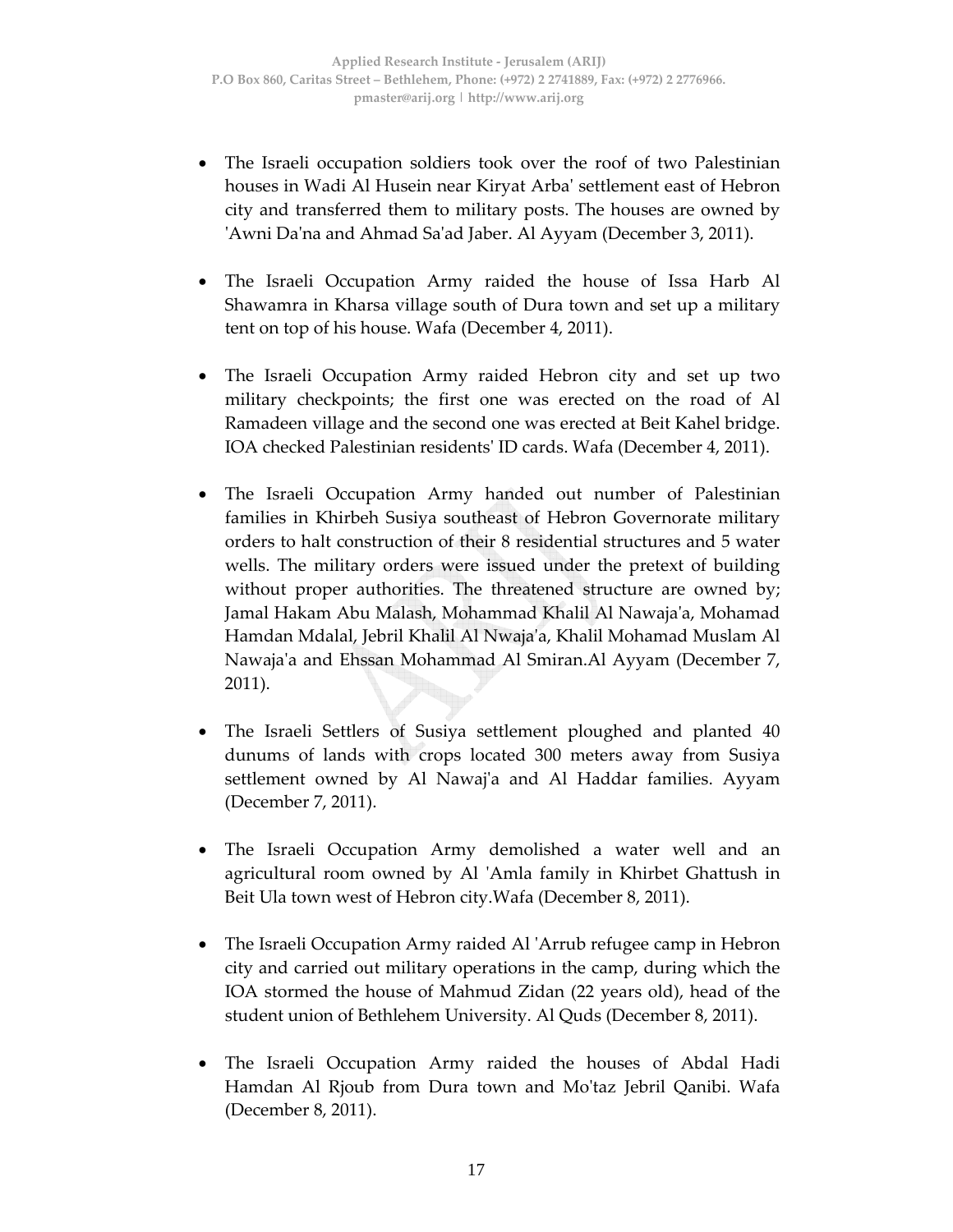- The Israeli Occupation Army set up a road block on the legislative court road in the old city of Hebron, where the road has been narrowed from 20 to 3 meters. Wafa (December 8, 2011).
- The Israeli Occupation Army demolished a water well and confiscated a container that contains agricultural equipments owned by the inherits of Mohammad Abd Al Ghani Al Amla in Atmos area in the lands of Beit Ulla town northwest of Hebron city. It must be noted that the IOA handed Al Amla family in September 2011 notification to evacuate the land under the pretext of State land. Al Quds (December 9, 2011)
- The Israeli Occupation Authorities served the town of Surif, Western Hebron, 2 eviction orders of lands in 'Hilat al Wahadeen' area. The orders claimed that the owners own the land ʹillegallyʹ and demanded ʹevacuating the lands within 45 daysʹ. It also warned owners ʹof land to pay the evacuation costs in case they do not comply with the order.ʹ Military Order 1 holds number (630) and was designated for a field owned by Mohammad and Ishaq al Qadi; the order targeted 12 dunums out of 30 dunums; the total area of the field**.** Military order 2 holds number (631) and targets a 3‐dunum‐plot owned by the heirs of Abdul Fattah al Hor; LRC (December 8, 2011).
- The Israeli Occupation Army raided As Samu', Dura and Yatta towns and number of Palestinian neighborhoods in Hebron set up military checkpoints and stopped Palestinian cars and checked their ID cards. Also the IOA, searched a carpentry shop owned by Jamil Al Jaml and messed with its contents in Al Fahs area in Hebron city and Handed a number of Palestinian residents notifications to interview the Israeli intelligence. Al Quds (December 13, 2011).
- Israeli settlers from Susiya settlement stole sand from Palestinian fields owned by Jebril Al Hlies located southwest of the settlement. The settlers razed 5 dunums of lands and transferred it by trucks into the settlement, in attempt to establish parks and fields in the settlement. Al Ayyam (December 13, 2011).
- The Israeli Occupation Army raided the house of Ibrahim Dbabsa and messed with its contents in Yatta town. The IOA also stormed Bani Naʹim, Kharas, Surif, Nuba, Beit Ula, Yatta and a number of neighborhoods in Hebron city. Furthermore, the IOA set up a number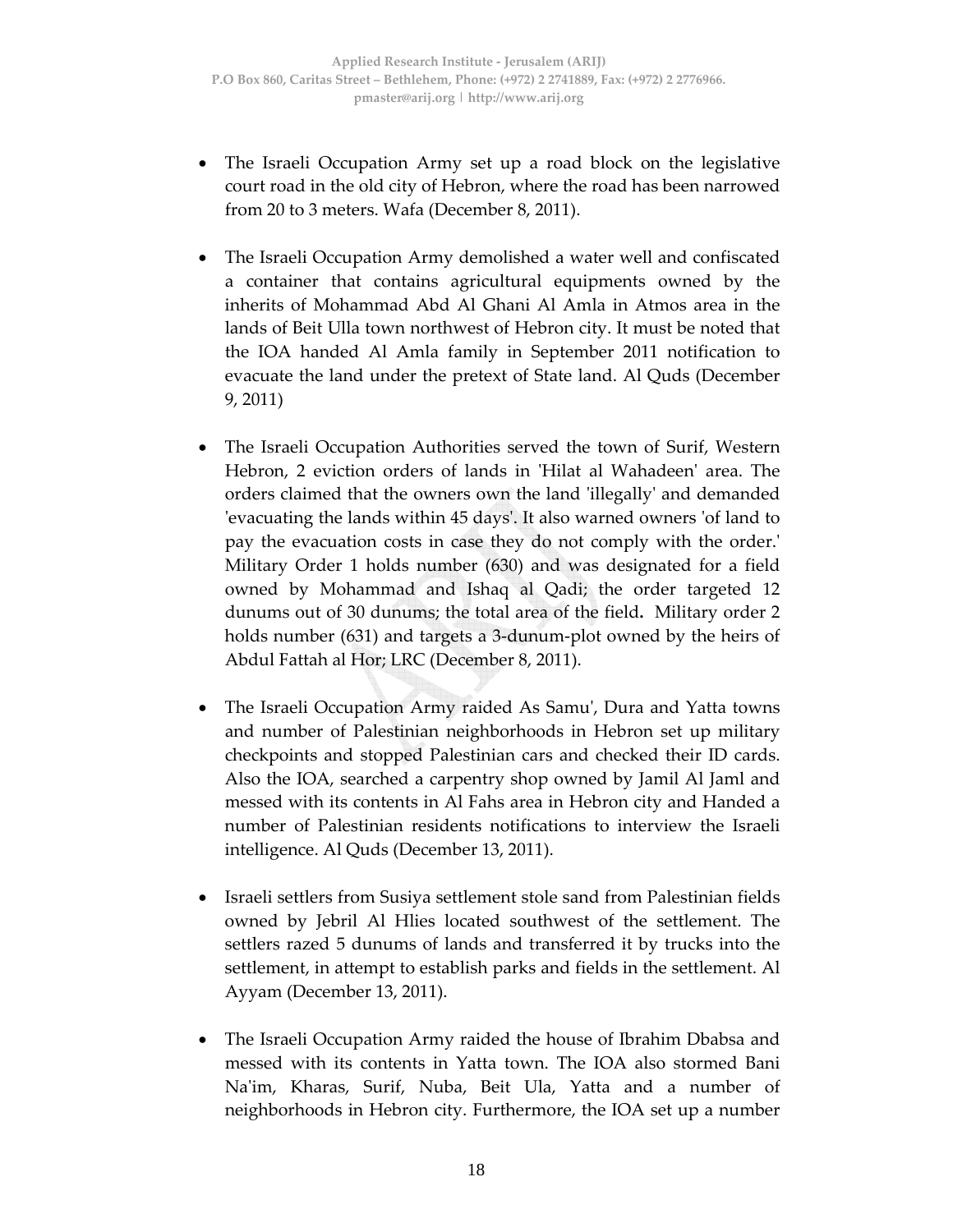of military checkpoints and stopped Palestinian cars and checked their ID cards. Wafa (December 14, 2011).

- The Israeli Occupation Army raided Wadi Al Helwa neighborhood in Beit Ummar town north of Hebron city, stormed a Palestinian house and threatened to kill him and his children under the pretext that a number of children threw stones at military jeeps. Wafa (December14, 2011).
- The Israeli Occupation raided the house of Mohammad Khalid Abu Rabi' and messed with its contents in Al Fawwar refugee camp. Also the IOA raided and searched number of Palestinian houses in the camp; Khalid Shaʹban Al Khatib, Sliman Shawabka, Areef Al Teti, and the houses of Abu Tark and Asfour families in Al Hadab village. Al Quds (December 16, 2011).
- The Israeli Occupation Army raided Sa'ir, Ash Shiokh, Yatta, Halhul and number of neighborhoods in Hebron city, stopped Palestinian citizensʹ cars and checked their ID cards. Wafa (December 14, 2011).
- A Number of Israeli settlers attacked Palestinian families from Tel Al Rumeida in Hebron city after they had finished burying a settler and his wife in a nearby cemetery. The attacked families are; Abu ʹAeisha, Ises , Abu Remila and Abu Hikal . Al Ayyam (December 17, 2011).
- Israelis Occupation Army raided Beit Ummar town north of Hebron city and searched the house of Ibrahim Al ʹAlami and messed with its contents. The IOA also raided Nuba and Kharas towns northwest of Hebron, Yatta and As Samuʹ in the south and a number of Palestinian neighborhoods in the city, erected military checkpoints and stopped Palestinian cars and checked their ID cards. Wafa (December 19, 2011).
- The Israeli Occupation Army raided and searched money exchange shop owned by Hamdi Naim A Natsha (42 years old) and confiscated an amount of money, some private papers and laptops in Hebron city. The IOA also raided Wadi At Tuffah and Al Salam streets, Al Hawouz area and set up military checkpoints at the entrance of Jabal Abu Ruman, and searched a number of money exchange shops. Al Ayyam (December 19, 2011).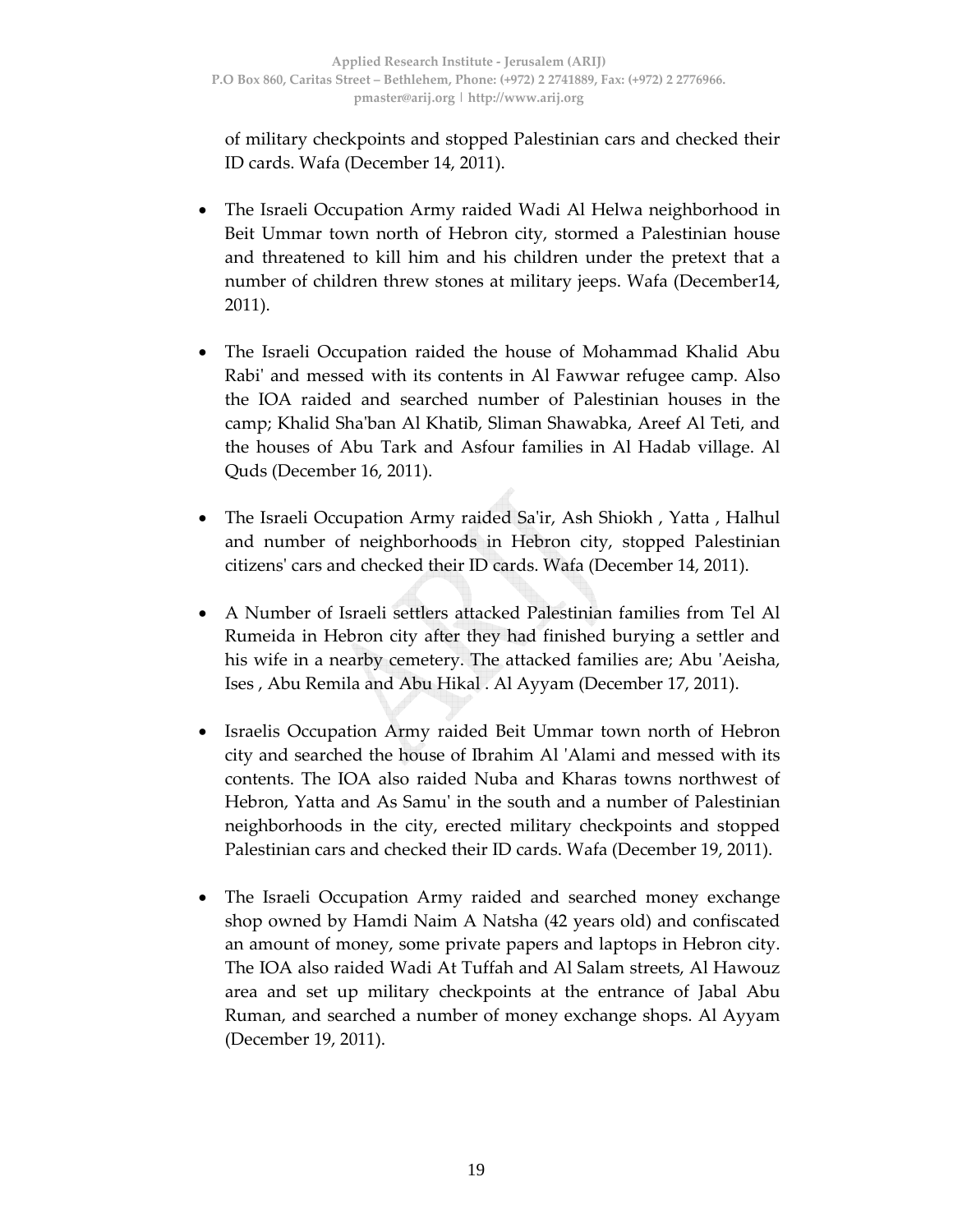- A Number of Israeli settler attacked at Al Sahaba mosque in Bani Na'im town and wrote "Price Tag" and racist slogans on the walls. Wafa (December 20, 2011).
- The Israeli Occupation Army set up a military checkpoint in Beit ʹAwa town west of Hebron and Yatta to the south, stopped Palestinian cars and checked their ID cards. Wafa (December 21, 2011).
- The Israeli Occupation Army demolished 6 agricultural pools and a water spring in Al Majona area south of Dura town after declaring the area as "Closed military area". The demolished pools owned by Othman Amro, Mohammad Abd Al Aziz, Hassan Hussein Amro and Taleb Abd Al Majed Amro. Furthermore, the Israeli Bulldozers demolished 4 water wells, 5 agricultural rooms and 2 water tanks owned by the Municipality of Idhna town west of Hebron city and the citizen; Mohammad Ibrahim Al Batrran in Wadi Al Baluta area under the pretext of lacking building permits.Al Ayyam (December 23, 2011).
- Israeli settlers uprooted 30 olive trees and wrote racist slogans against the Arabs in As Samuʹ village in Hebron city. Al Ayyam (December 22, 2011).
- Israeli settlers of Shimʹa settlement located southeast of Ad Dahriya town south of Hebron city uprooted 27 olive trees owned by Taissir Samasra planted in fields near Khirbet Shwika west of the settlement. Also the settlers wrote "Price Tag" and racist slogans. Al Ayyam (December 22, 2011).
- The Israeli Occupation Bulldozers razed 10 dunums of lands planted with olive and almond trees in an area close to Nahal Negohot settlement southwest of Dura town. The razed lands are owned by Al Rajabi and Al Fakhouri families. The IO bulldozers also demolished two water wells owned Nidal and Jala Al Rajabi. Itʹs worth mentioning that 500 olive and almond trees were destroyed as a result of the razing process. Wafa (December 28, 2011).
- Israeli Occupation Army closed the main entrance of Susiya School, southeast of Yatta south of Hebron city, trapping the teachers and students inside the school and their vehicles inside. It is worth to mention that the IOA stormed Susiya school about a month ago and handed its principal notices to demolish the school, a water well and three greenhouses near the school. Wafa (December 28, 2011).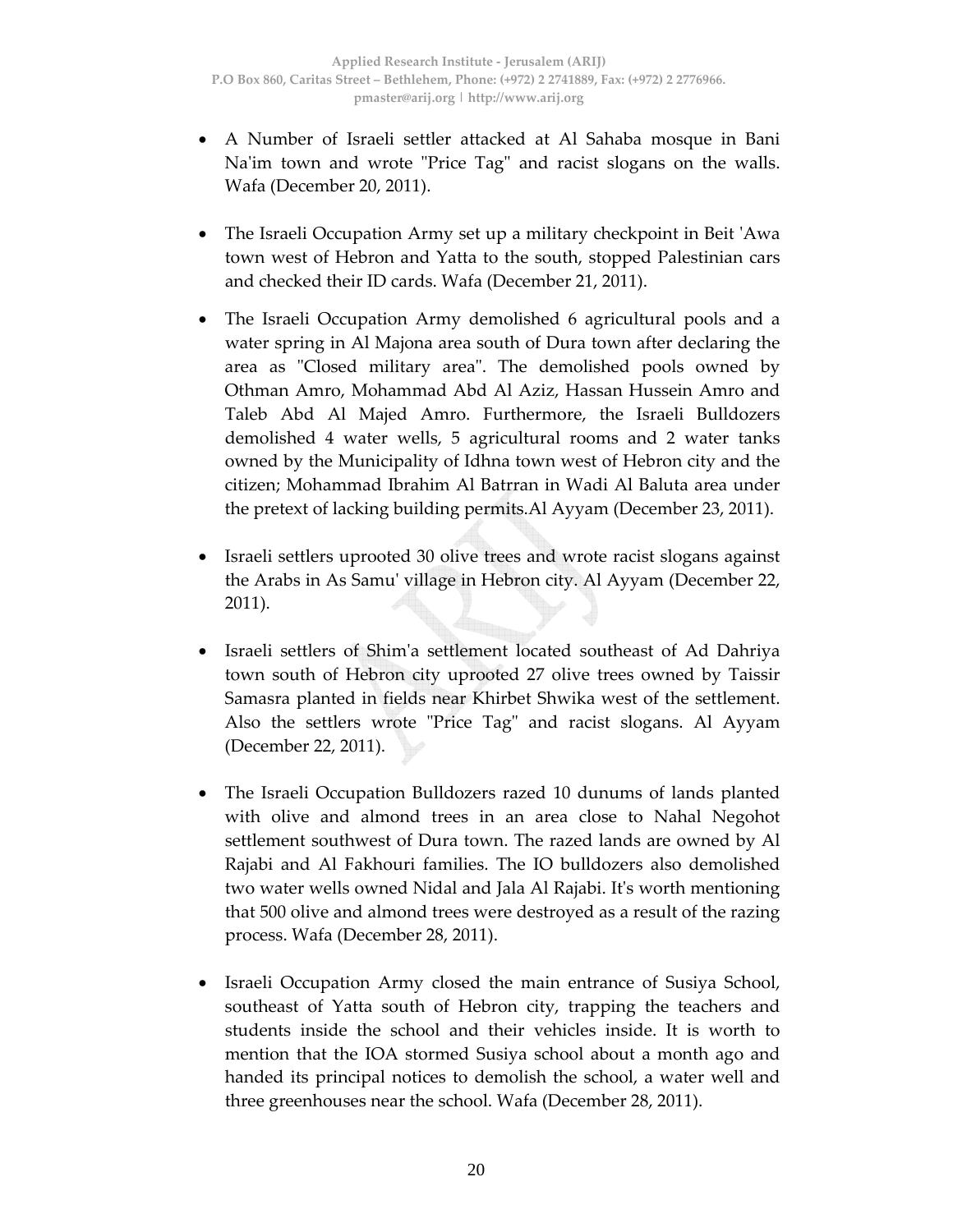- The Israeli occupation authorities notified to demolish a school and 10 houses and wells in Imneizel village southeast of Yatta town in addition to 3 houses and wells in Haribeit An Nabi near the area. The IO army closed all roads leading to Imneizel village with earth mounds and hindered residents from entering or exiting the village. Wafa (December 29, 2011).
- Israeli occupation authorities handed out residents of Kherbit Imneizel and Harebat An Nabi military orders to seize 160 dunums of agricultural lands planted with Olives and grapes south of yatta town in Hebron Governorate for security reasons. The IO authorities gave lands one week time only to file objections against the orders. Al Ayyam (December 29, 2011).
- A group of settlers from Ad Daboya settlement in Hebron attacked students of Qurtuba School in Hebron while they were on their way back home. Al Quds (December 30, 2011).

# **Qalqilyah**

- The Israeli Occupation bulldozers razed the lands of resident Hani Muhammad Amer from Mas‐ha village in Qalqilyah Governorate and razed 100 Olive trees to construct a new section of the Israeli segregation wall. Al Ayyam (December 1, 2011).
- The Israeli Occupation Army hindered 500 Palestinian farmers from Mas‐ha village in Qalqilyah Governorate from accessing their 1000 dunums of lands segregated behind the Israeli segregation wall. Al Ayyam (December 4, 2011).
- The Israeli occupation bulldozers demolished a stone factory owned by Ibrahim Hussein Ghannam in Azzun east of Qalqilyah city. Wafa (December 5, 2011).
- The Israeli Occupation Army raided Kafr Qaddum village east of Qalqilyah city and set up a military checkpoint at the western entrance of the village. The IOF stopped Palestinian cars and checked residentsʹ ID cards, causing obstruction to the vehicular and pedestrian movements. Al Ayyam (December 11, 2011).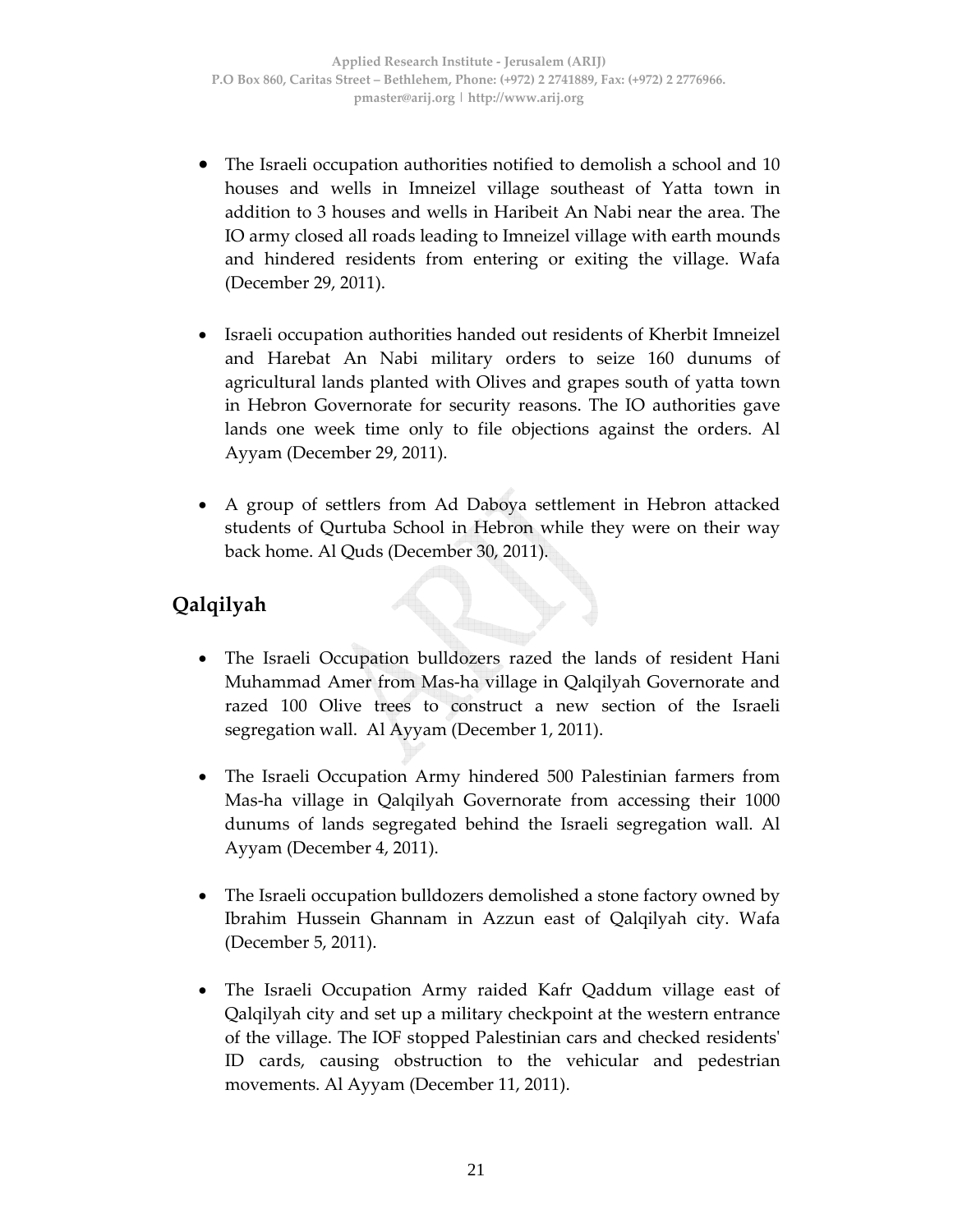• The Israeli Occupation Army raided Azzun village east of Qalqilyah city after closing its northern and western entrances and prevented the residents from getting in and out. The IOA raided also the Palestinian houses and searched in its contents. Al Quds (December 25, 2011).

### **Tubas**

- The Israeli occupation army launched large-scale military training maneuvers in the northern Jordan Valley, where number of Israeli troops spread in several areas for military exercise. In addition, heavy artillery engaged in the training as bombardment continued around the grazing fields since dawn. Wafa (December 5, 2011).
- The Israeli occupation bulldozers along with the Israeli Civil administration and under the protection of the Israeli Occupation Army and police carried out a large scale demolition operation, targeting a number of Bedouin communities in Wadi Al‐Malih (Al Maleh Valley), and Kardala Village in the Jordan Valley. The demolitions targeted the following communities and villages: Al‐Malih Bedouin Community, Al‐Farsiyah Bedouin Community, Al‐Himma Bedouin Community and The Village of Kardala. The properties are owned by: Ali Abu Muhsen (Agricultural Barracks and Animal Shelter) in Tayaseer village, Nayef Al-Faqyer from Al Malih community and owns 2 residential tin houses; Aref Daraghmeh from Al Malih community and owns 100 Bee Hives, Hasan Abu Zahou from Kherbit Al Himma and owns an agricultural barracks and 50 Bee Hives owned by Kardala & Ein Al‐Bayda Women Society. ARIJ field team (December 1, 2011).
- The Israeli occupation army launched large‐scale military training maneuvers in the northern Jordan Valley, where number of Israeli troops spread in several areas for military exercise. In addition, heavy artillery engaged in the training as bombardment continued around the grazing fields since dawn. Wafa (December 5, 20111).
- Israeli Army and police handed out residents of Al Himma, Kardala and Al Aqaba communitiesʹ military orders targeting a number of residential houses and animal barns. The targeted properties include 20 residential structures in Al Himma area in addition to 22 barracks, 16 animal barns, 6 outside kitchens and 3 animal tents. The IO army also targeted Kardala village with military orders to demolish 2 houses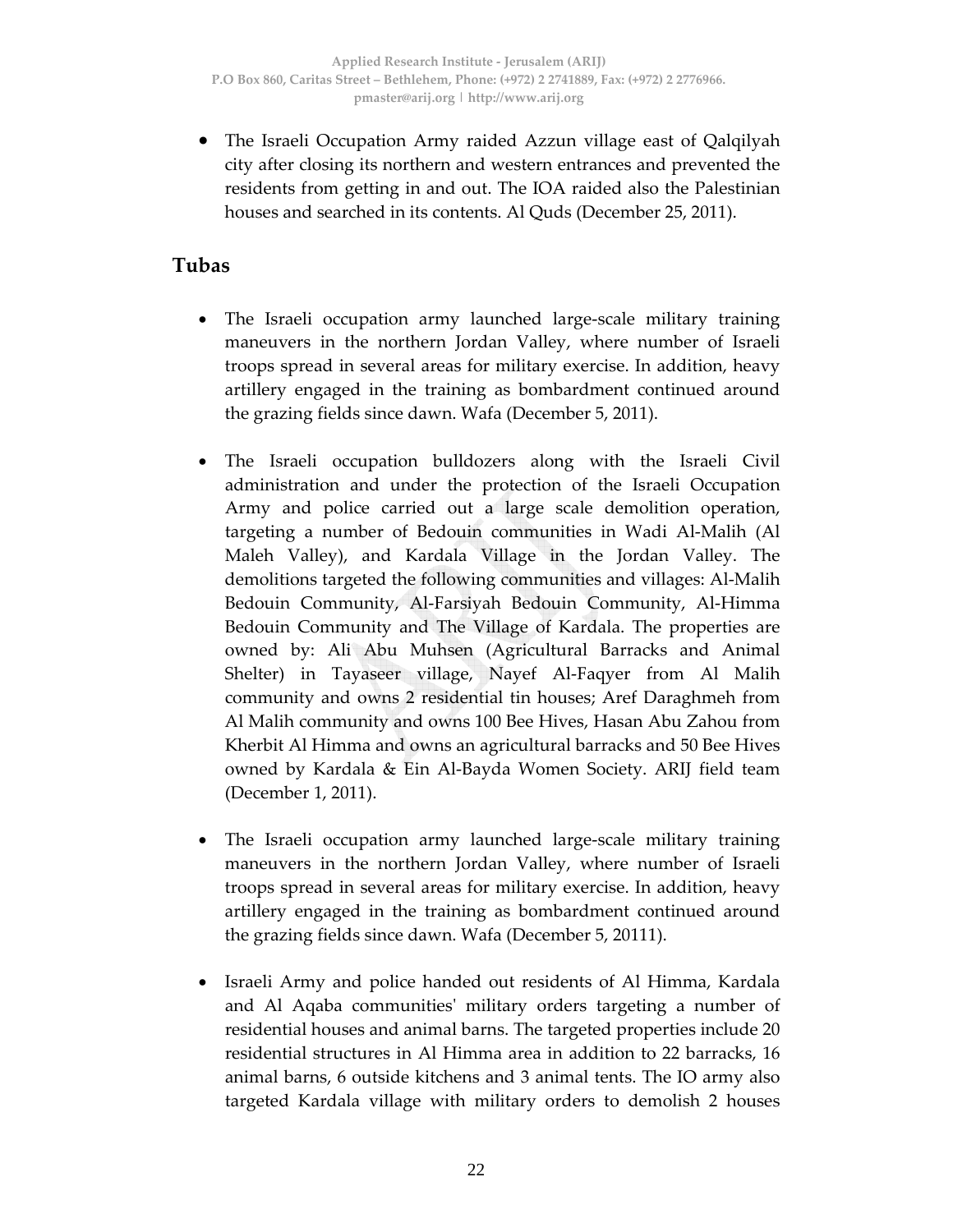owned by Muhammad and Mahmoud Tahseen Sawafta. Additionally, Al Aqaba village was targeted with 5 new demolition orders under the pretext of lacking building permits. The orders targeted structures owned by Mahmoud Hamdan Jaber, ʹAla Muhammad Saleh, Abdel Baset Salim Jaber, Basem Muhammad Sbeih and Khalid Ahmad Sbeih. The targeted structures are: three residential houses, 2 caravans and 3 barracks. ARIJ field team (December 1, 2011).

• Israeli settlers detained a Palestinian shepherd; Mohammed Awad for three hours under gunpoint while rearing his sheep in Al Maleh in the northern Jordan Valley. The settlers threatened the shepherd and told him not to graze in the mountains near the settlement of Masskiyot Al Ayyam (December 24, 2011).

# **Jericho**

- Israeli Occupation Army demolished a house in Aqbat Jbar refugee camp in Jericho Governorate owned by Shaker Amara; The IOA ALSO handed his eldest son; Obada a notification to interview the Israeli intelligence at a nearby Israeli Security base.Al Ayyam (December 20, 2011).
- The Israeli Civil Administration, accompanied by 10 military jeeps and two bulldozers raided Fasayel village in Jericho Governorate in the Jordan valley, declared the area as ʹclosed military zoneʹ for about two hours and started their demolition campaign which targeted residential and animal barracks. The structures are owned by Omar Muhammad Taʹamrah (2 residential barracks and a green house), Sami and Imad Musa Ibayyat (2 residential barracks and a sheep barn), Amjad Abdalah Ghazal (residential brux), Hussein Yasin Ar Rashayda (2 residential barracks and a tent), Khader Yasin Rashayda (a residential brux and sheep brux) and Abed Yasin Rashayda (Residential brux, sheep brux and a kitchen).
- Israeli Occupation Army raided Khalid Ben Al Walid school in Al Fasayel Al Fuqa village north of Jericho governorate conducted military operations in the school, and threw sounds bombs.Al Ayyam (December 21 ,2011).

## **Ramallah**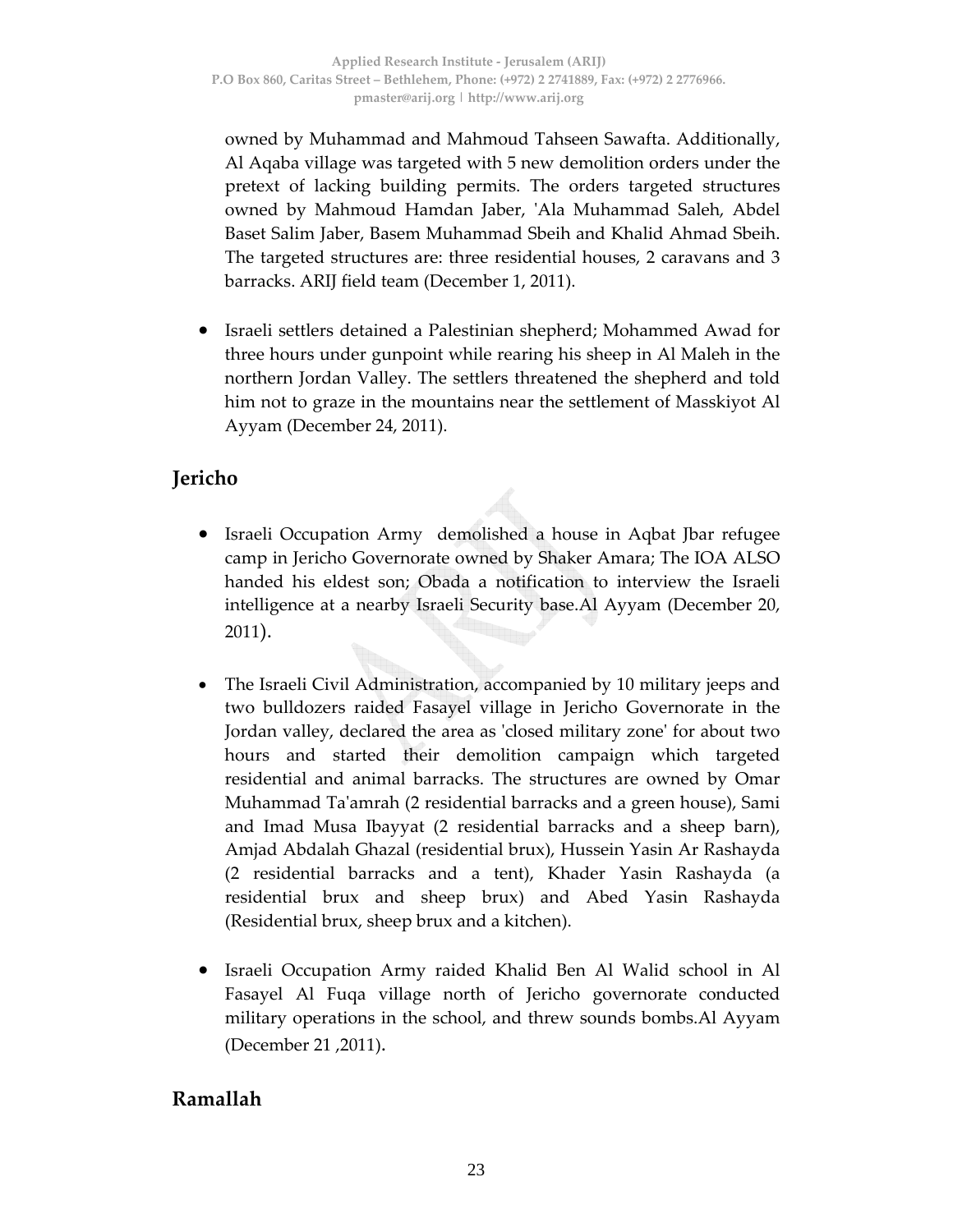- The Israeli Occupation army closed the western entrance of An Nabi Saleh village northwest of Ramallah city and hindered residents from entering or exiting the village through the checkpoint. The IOA checked residentsʹ vehicles and ID cards. It is worth mentioning that the closure of the western entrance of An Nabi saleh Village hinders the access of residents to northwest Ramallah village (Beit Rima, Deir Gassana and Kafr ʹEin) and to Kafr Ad Dik village in Salfit Governorate Wafa (December 2, 2011).
- The Israeli occupation soldiers closed without prior notification Atara checkpoint north of Ramallah city and caused obstruction to Vehicular and Pedestrian movements. Wafa (December 3, 2011).
- The Israeli Occupation Army raided a number of Palestinian houses in Beit Rima village northwest of Ramallah city, fired tear gas and sounds bombs causing injuries to a number of Palestinians. Al Quds (December 9, 2011).
- Mustafa Abdel Razek Tamimi (27 years old), a Palestinian protester who was seriously injured after being hit by a gas bomb during the Fridayʹs weekly protest in An Nabi Salih village in Ramallag Governorate, died suffering of his wounds at Rabin Medical Center in Petah Tikva. Al Ayyam (December 11, 2011).
- The Israeli settlers set fire into Al Nour mosque in Burqa village northeast of Ramallah governorate, and wrote on its wall "Mizpe Yitzhar" and "War" Slogans. Al Quds (December 16, 2011).
- A number of Israeli settlers of Beit El settlement raided Beitin village northeast of Ramallah and set fire into 5 Palestinian cars parked on the main road, completely damaged and destroyed them. The fire spread to the residential neighborhood burning and damaging the nearby buildings and windows. Al Ayyam (December 20, 2011).

#### **Salfit**

• Israeli settlers set fire into the mosque of Bruqin village in Salfit governorate, burned all its contents and wrote ethnic and racist slogans on its wall; also they set fire to a car owned by Moʹtasem Mahmud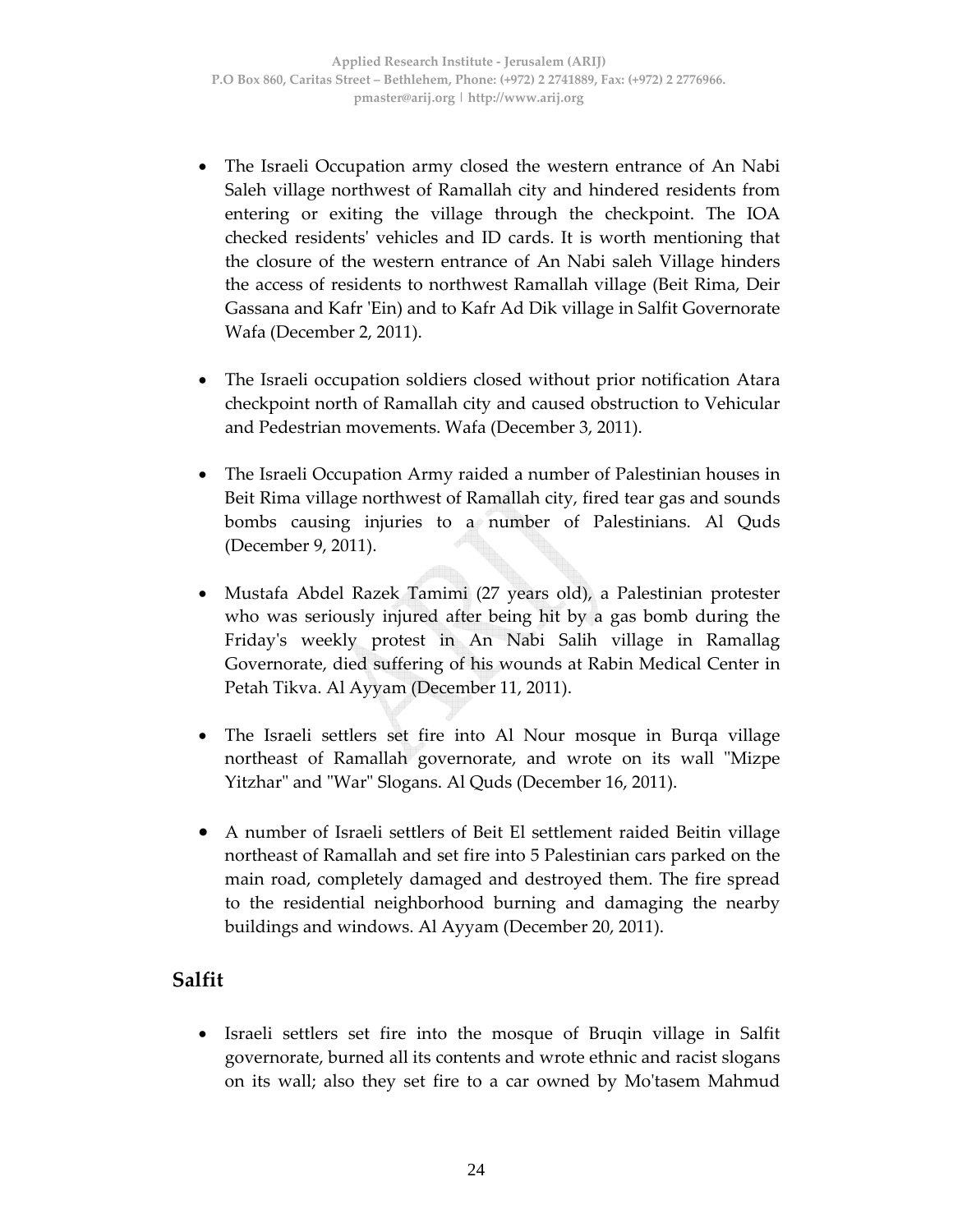Smara and to a bulldozer owned by Ali Sabra. Al Quds (December 8, 2011).

- The Israeli Occupation Army set up a military checkpoint near Wadi Qana northwest of Deir Estiya village and detained Palestinian farmers while they were coming back from their agricultural lands. The detained Farmers are; Salah Yousef Mansour, Naser Mustafa Mansour and his wife. Al Quds (December 12, 2011).
- The Israeli Occupation Army notified a number of Palestinian farmers from Qarawet Bani Hassan west of Salfit to evacuate 160.4 dunums agricultural lands under the pretext of being classified as "State Lands". The threatened farmers are Yousef Saʹed MerʹI, Samih Ibrahim Assi, Khader Ismail Salom, Saber Mustafa MerʹI and Nader Mustafa MerʹI (30 dunums). The targeted lands are located in the area known as Biʹr Abu Ammar (Abu ʹAmmar Well) and are planted with olive trees. The evacuation order gave farmers 45 days to file objections against the military order at the office of Israeli Civil Administration in Ofar settlement .Wafa (December 12, 2011).
- Israeli settlers of Taffuh settlement attacked the house of Mohamad Ibrahim Musleh from Yasuf town east of Salfit city and set fire to his car. Settlers also wrote on the house walls "Price Tag". Al Ayyam (December 15, 2011).
- Israeli settlers burned the car of Ahmad Abdel Aziz 'Abed from Kifl Haris town north west of Salfit. Ayyam (December 15, 2011).
- The Israeli bulldozers razed and demolished a number of water wells, rooms, agricultural sheds and lands in area known as" Dahr Sobh' north of Kafr Ad Deik village in Salfit Governorate. Al Ayyam (December 22, 2011).
- The Israeli Occupation Army confiscated a tractor and a vacuum tanker in the Solid waste landfill run by the municipality of Bidiya in Salfit under the pretext that the Municipality is prohibited use the site. Al Ayyam (December 21, 2011).
- The Israeli occupation army handed out residents of Masʹha and Az Zawiya with military orders to take over lands for the construction of the Israeli segregation wall and the establishment of a new checkpoint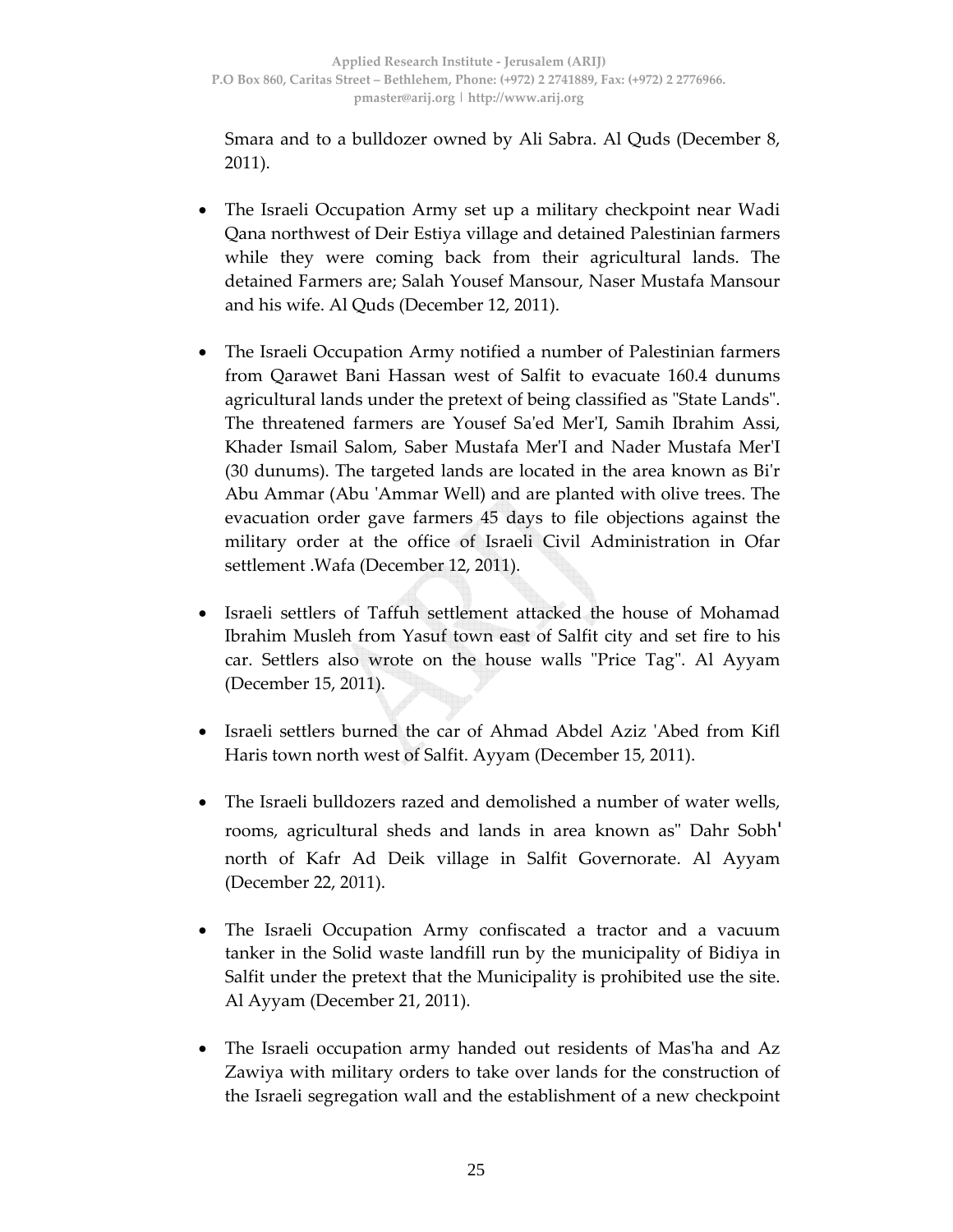within the Western Segregation Zone. The confiscated lands are estimated at 50 dunums of lands of the two aforementioned villages. Wafa (December 29, 2011).

## **Tulkarem**

- The Israeli occupation Authorities are to transfer 1200 dunums of Nour Ash Shams refugee camp lands, located about 3 kilometers to the east of Tulkarem city, into areas "**c**" which according to the Oslo II Interim agreement of 1995; Palestinians have responsibility for civil life such as economics, health, and education ;while, Israel retains full control over security and administration related to the territory. This decision came after several raids in the camp, preventing residents from entering and accessing the lands. **ARN** (December 10, 2011).
- An ongoing work in the Israeli factories constructed on Palestinian property to the west of Tulkarm puts the Palestinian environment, water, agriculture and human life at dangerous. Israel established most of its dangerous industrial factories in the West Bank after settlers refused to construct them inside Israel. The factories continue to spread and dispose internationally‐forbidden toxic effluents into Palestinian land around the year, in complete disregard of international laws, which causes cancer, asthma, and pneumonia due to inhalation of contaminated air or digestion of crops planted around the factories, as proven in various medical tests. Wafa (December 11, 2011).
- The Israeli Occupation Army set up military checkpoints at Farʹoun triangle, the entrance of Al Ras Al Shemali, the entrance of Kafer Sour, the road of ʹAzoun. The IOF stopped Palestinian cars and checked residentsʹ ID cards. Furthermore, the Israeli soldiers closed the Gate of Khirbet Jubara which holds number 753 in the face of Palestinian residents, including school students who are studying in Al Ras, Kafer Sur and Tulkarem. Al Ayyam (December 12, 2011).
- The Israeli Occupation Army stormed Sayda town north of Tulkarim city. The IOA erected flying checkpoints east and north of the city and started checking the ID cards of the citizens. Al Ayyam (December 27, 2011).

#### **Nablus**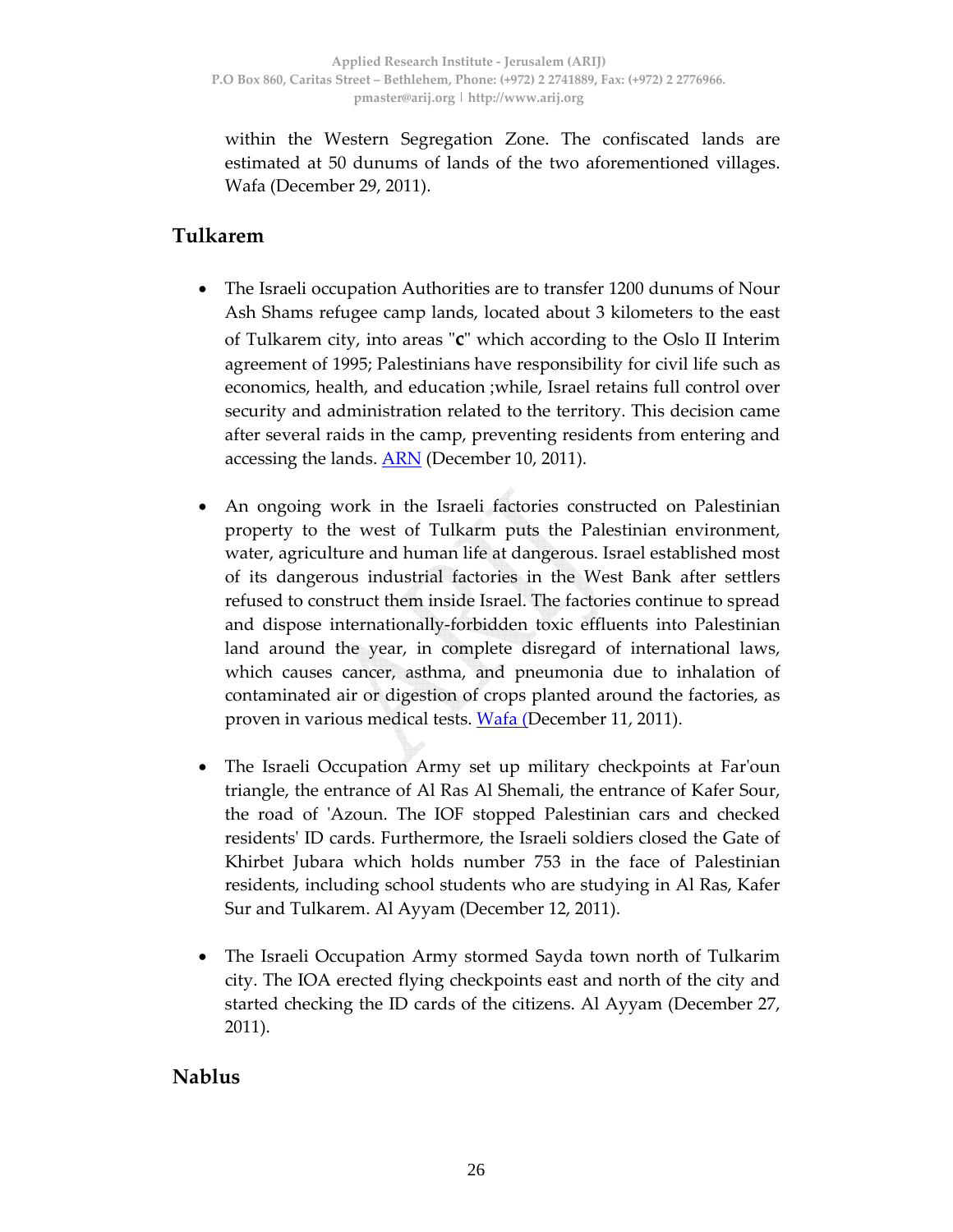- Israeli settlers attacked the village of Iraq Burin near Nablus city and clashed with Palestinians in the village. Wafa (December 1, 2011).
- The Israeli occupation army raided the company of Wael Fattuh (Car Rental) in Nablus city after destroying the door entrance and disabling the security and protection system in the company. The IOA seized USD 120 thousand and other official documents belonging to the company and confiscated a number of computer devices. Al Ayyam (December 1, 2011).
- A number of Israeli settlers attacked farmer Najeh Abdel Qader from Salem village in Nablus Governorate while he was grazing his sheep. Wafa (December 3, 2011)
- The Israeli Occupation army permanently closed the road adjacent to Yetzhar settlement south of Nablus city in the face of Palestinian cars. Wafa (December 3, 2011).
- Israeli settlers kidnapped a 60 years old man (Saleem Shihada) from Urif village east of Nablus city and seized 50 sheep. Wafa (December 5, 2011).
- A number of Israeli settlers attacked and hurled stones at a Palestinian house in 'Asira Qibliya village south of Nablus city, destroying its windows and writing racist slogans on the walls of the house. Al Quds (December 8, 2011).
- The Israeli Occupation Army raided number of Palestinian houses and farms in Wad Qana area northwest of Deir Estiya village, conducted inspection in the area Alos,.the IOA searched the house of Raʹed Al Qaq and Fawaz Al Qaq. Al Quds (December 9, 2011).
- Number of Israeli settlers opened fire at Palestinian shepherds in Yanun village while they were grazing their sheep. Al Quds (December 9, 2011).
- New Israeli tender to construct 277 units in Ariel settlement northwest of Nablus city under master plan number 4/2/130.AlQuds (December 11, 2011).
- The Israeli Occupation Army raided a number of Palestinian houses and arrested Montaser Khaled Al Kadi (24 years old) and his brother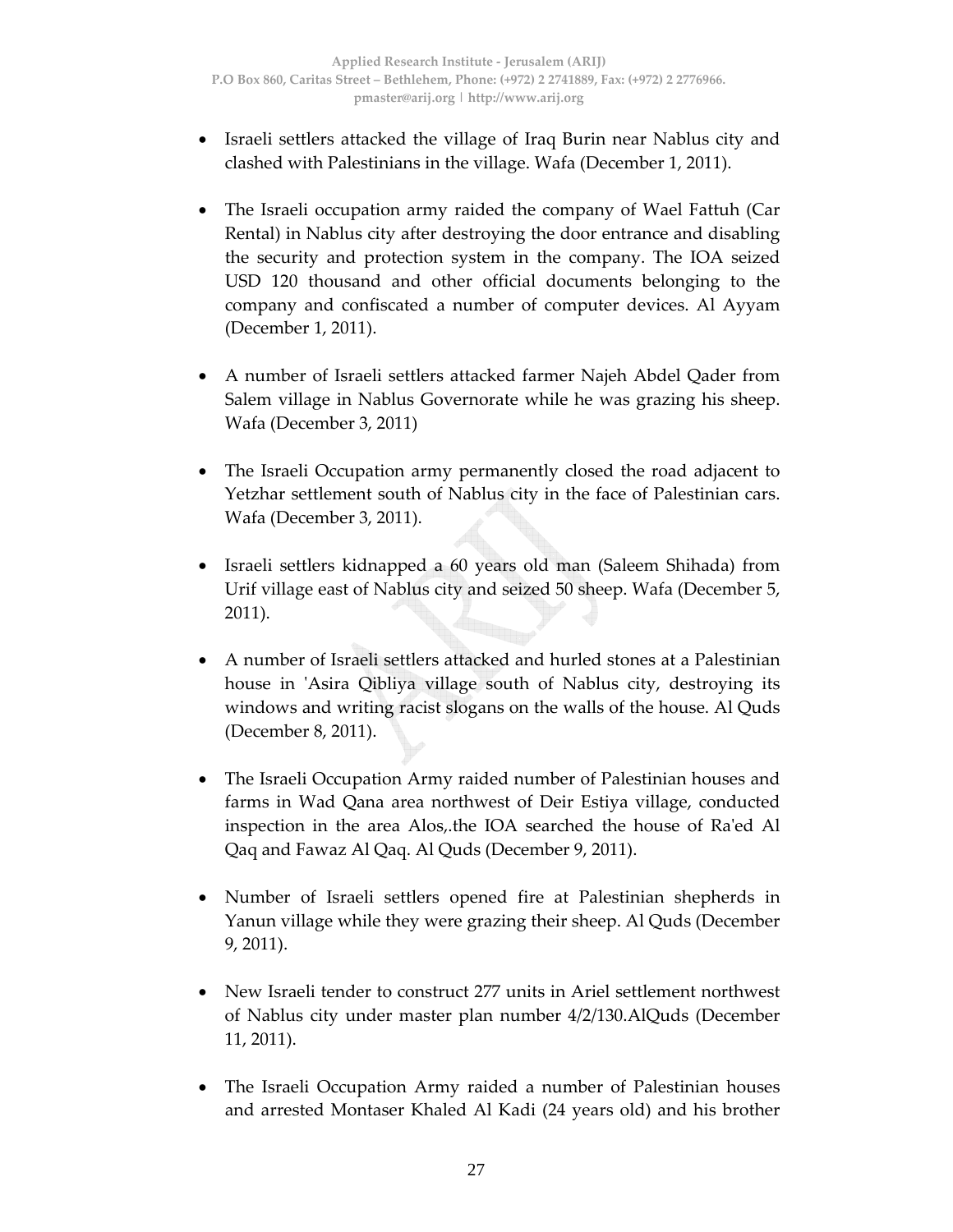Murad (19 years old) from Awarta village south of Nablus city. Al Ayyam (December 12, 2011).

- Israeli settlers attacked and hurled stones at a Palestinian house in ʹAsira Qibliya village south of Nablus city, destroying its windows. Al Quds (December 13, 2011).
- Israeli settlers burned a water tank and a pool in Duma town south of Nablus city. Settlers also wrote racist slogans on the walls saying "A gift from Yetzhar youth to Arabs". Al Ayyam (December 15, 2011).
- The Israeli Occupation Army closed the road Hawara-Nablus and Nablus‐Ramalah under the pretext of evacuation number of Israeli outposts. The Israeli Occupation army declared the area a closed military zone in an attempt to prevent the settlers from obstructing the removal of the illegal structures, and added that one of the two removed structures was residential. No clashes were reported between the soldiers and the settlers. Al Quds (December 16, 2011).
- The Israeli Occupation Army dismantled 2 structures in an illegal Mitzpe Yitzar outpost near Yitzhar settlement. .Al Quds (December 16, 2011).
- The Israeli settlers uprooted more than 15 olive trees in Burin village south of Nablus city.Al Ayyam (December 16, 2011).
- A Palestinians child; Mohammad Munjed from Al Luban Ash Sharqia village south of Nablus city was injured while an Israeli bus ran over him passing the Ramallah – Nablus roadway. Wafa (December 19, 2011).
- The Israeli Occupation Army bulldozed without prior ‐ notification a road which was recently paved at a cost of 400.000 \$. The road links Huwara village with the nearby Palestinian communities. The destruction of the road led to the total isolation of 8 Palestinian residential houses and more than 1000 dunums of lands. In addition, it will hinder the village council from providing services to the residents in the area. Furthermore, the IOA along with more than 30 Army vehicles raided Beita village from the Southern side across the Osarin and ʹAqraba villages, where the Israeli troops occupied the area of Jabal Salman in the eastern side of the town and set up tents and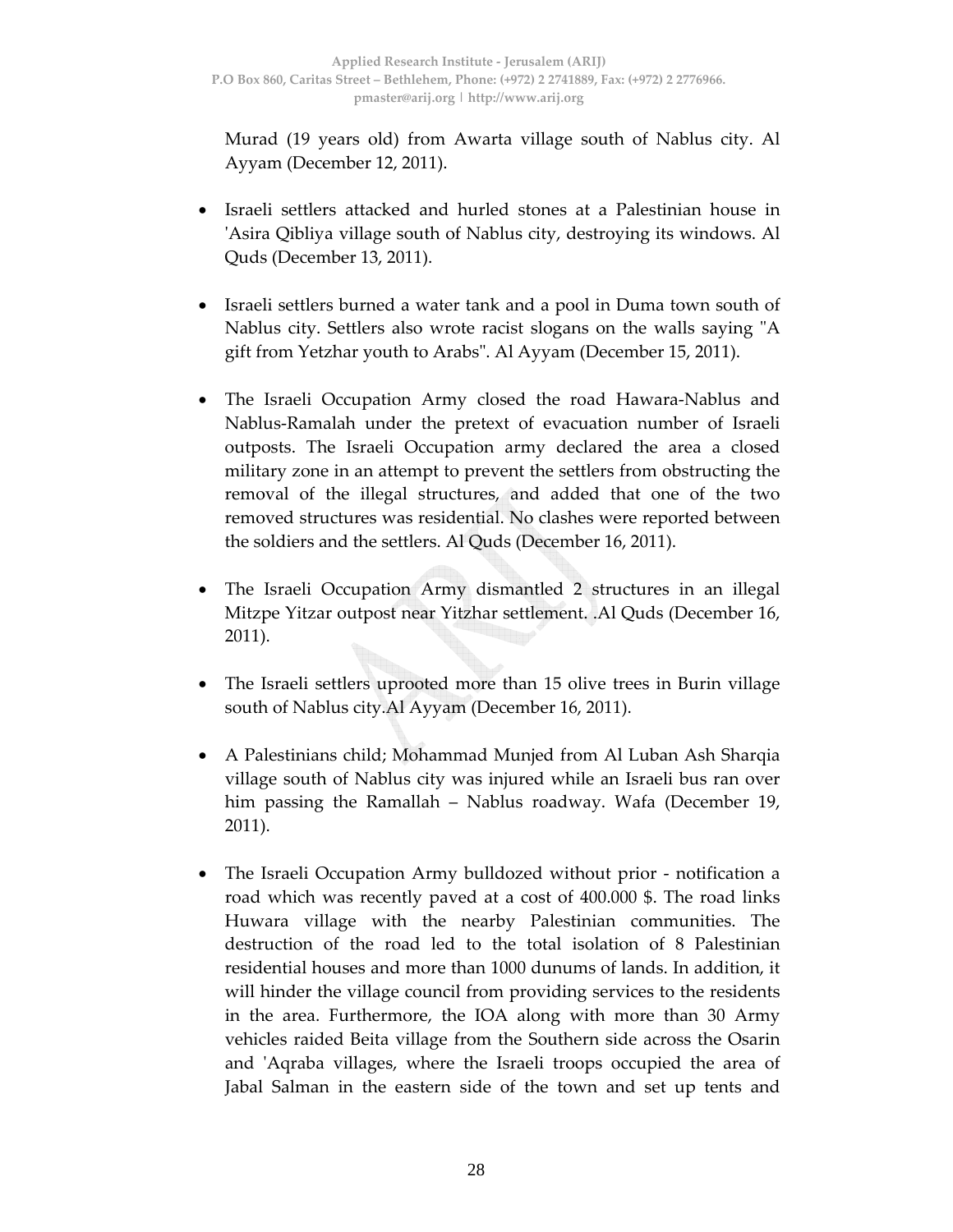occupied the house of Ayman Ehsan Rezeq ʹAdeli and turn it to a military zone. Al Ayyam (December 21, 2011).

- The Israeli Occupation Army forced two Palestinians to take off their clothes at the Hawarra checkpoint south of Nablus city. Al Ayyam (December 21, 2011).
- The Israeli Occupation Army raided Duma village south of Nablus city and started checking the houses and messing with their contents. Al Ayyam (December 21, 2011).
- Hundreds of Israeli settlers with the protection of Israeli Occupation Army raided Yossef tomb in Nablus city and practiced religious rituals.Al Ayyam (December 28, 2011).
- The Israeli Occupation Army raided the eastern area in Ballata reugee camp and Ballata town under the cover of intense shooting conducting military searching in a number of Palestinian houses. Wafa (December 27, 2011)

#### **Gaza**

- An Israeli rocket fell on the house of Felfel Family in Az Zaytoun neighborhood east of Gaza city and caused damages to the house. The rocket also caused damaged to the neighboring houses. Wafa (December 1, 2011).
- In a report issued by the Palestinian center for human rights in the Gaza strip stated that Israel gradually reduced the permitted fishing area on the shores of Gaza throughout the last two decades. The current permitted fishing area is 3 miles. Al Quds (December 2, 2011).
- Israeli gunboats stationed opposite to Beit Lahia beach in the northern Gaza Strip opened fire at Palestinian fishing boats. Palestinian fishermen were forced to sail back to the beach and no casualties were reported. PCHRGAZA (December 3, 2011).
- Israeli gunboats stationed opposite to Rafah beach in the southern Gaza Strip opened fire at Palestinian fishing boats. Palestinian fishermen were forced to sail back to the beach and no casualties were reported. PCHRGAZA (December 3, 2011).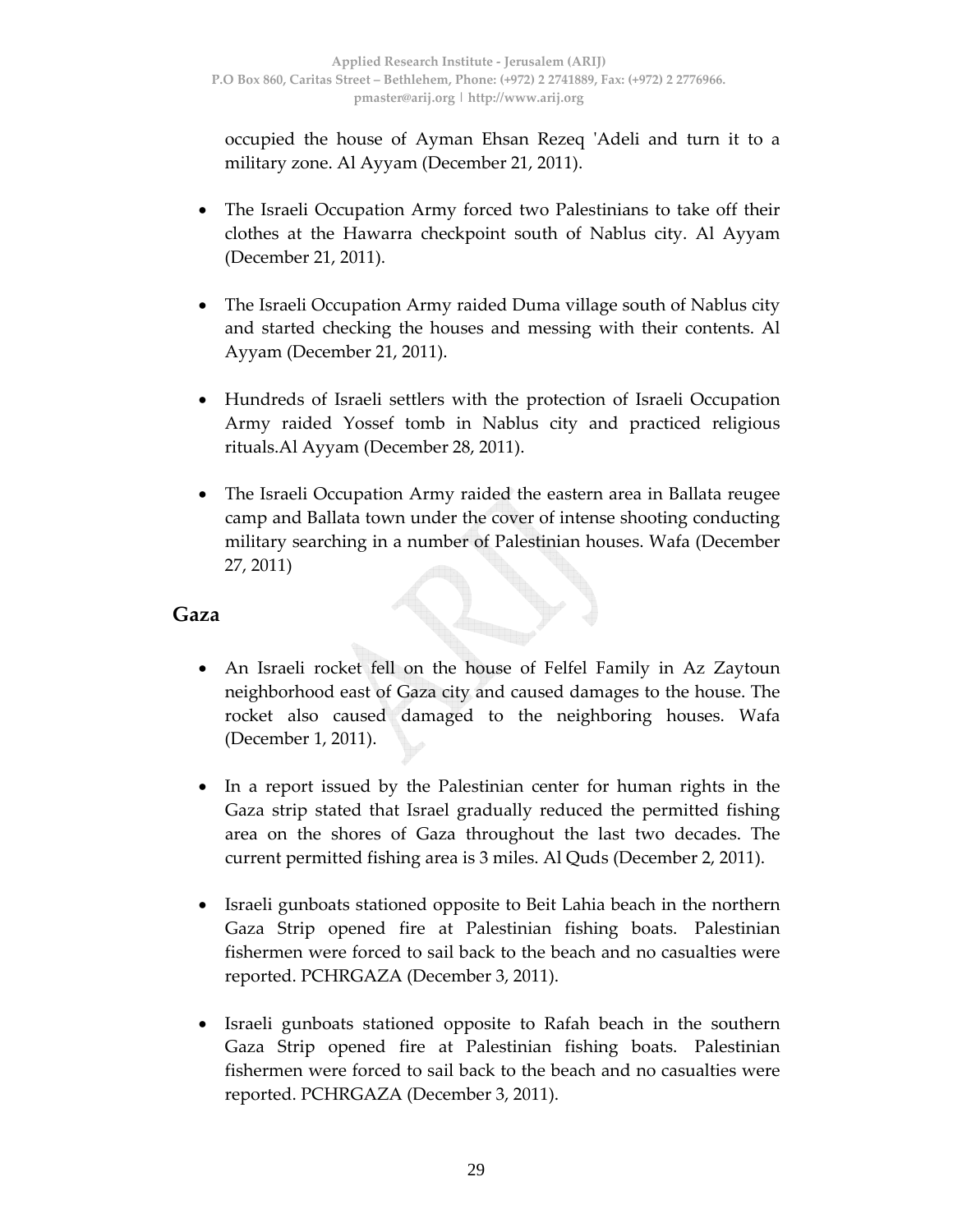- Israeli soldiers positioned on observation towards at the border between the Gaza Strip and Israel to the north of Beit Hanoun town opened fire at space areas located to the south of the agricultural school. The shooting continued for 20 minutes, but no casualties were reported. PCHRGAZA (December 5, 2011).
- Israeli Occupation Army moved nearly 300 meters into the east of al-Shuja'iya neighborhood in the east of Gaza City. They leveled areas of Palestinian land. During this incursion, IOF clashed with Palestinians but no casualties were reported. IOF moved back to the border between the Gaza Strip and Israel at approximately 02:30 on the following day. PCHRGAZA (December 6, 2011).
- An Israeli warplane fired a missile at a number of activists of the al‐ Quds Brigades (the armed wing of Islamic Jihad) in al‐Mansoura Street in the east of al‐Shuja'iya neighborhood in the east of Gaza City. As a result, an activist, Isma'il Salama Hussein al‐'Ar'eir, 22, was killed and two others were seriously wounded. At the same time, an Israeli warplane fired a missile at an activist of the Palestinian resistance in al‐ Zaytoun neighborhood in the southeast of Gaza City. He was seriously wounded. PCHRGAZA (December 7, 2011).
- Israeli warplanes fired 3 missiles at a training site of the 'Izziddin al-Qassam Brigades (the armed wing of Hamas) to the west of al‐ Maqqoussi buildings in the northwest of Gaza City. Two nearby houses were destroyed over their residents. As a result, Bahjat Ramadan Yousef al‐Zaʹlan , 37, was killed, and his four children, his wife and his mother were wounded. At approximately 19:45, one of the wounded children, 10‐year‐old Ramadan, was pronounced dead. It should be noted that the two houses that were destroyed in the attack belong to one of the victims, Bahjat al‐Zaʹlan, and his brother Tal'at. The two houses, the area of which is 100 square meters, were asbestos‐roofed. Seven individuals used to live in each house. The targeted training site, which was empty, is adjacent to the two houses. PCHRGAZA (December 9, 2011).
- Israeli warplanes fired a missile at a space area in the west of the southern Gaza Strip town of Rafah. No casualties were reported. PCHRGAZA (December 10, 2011).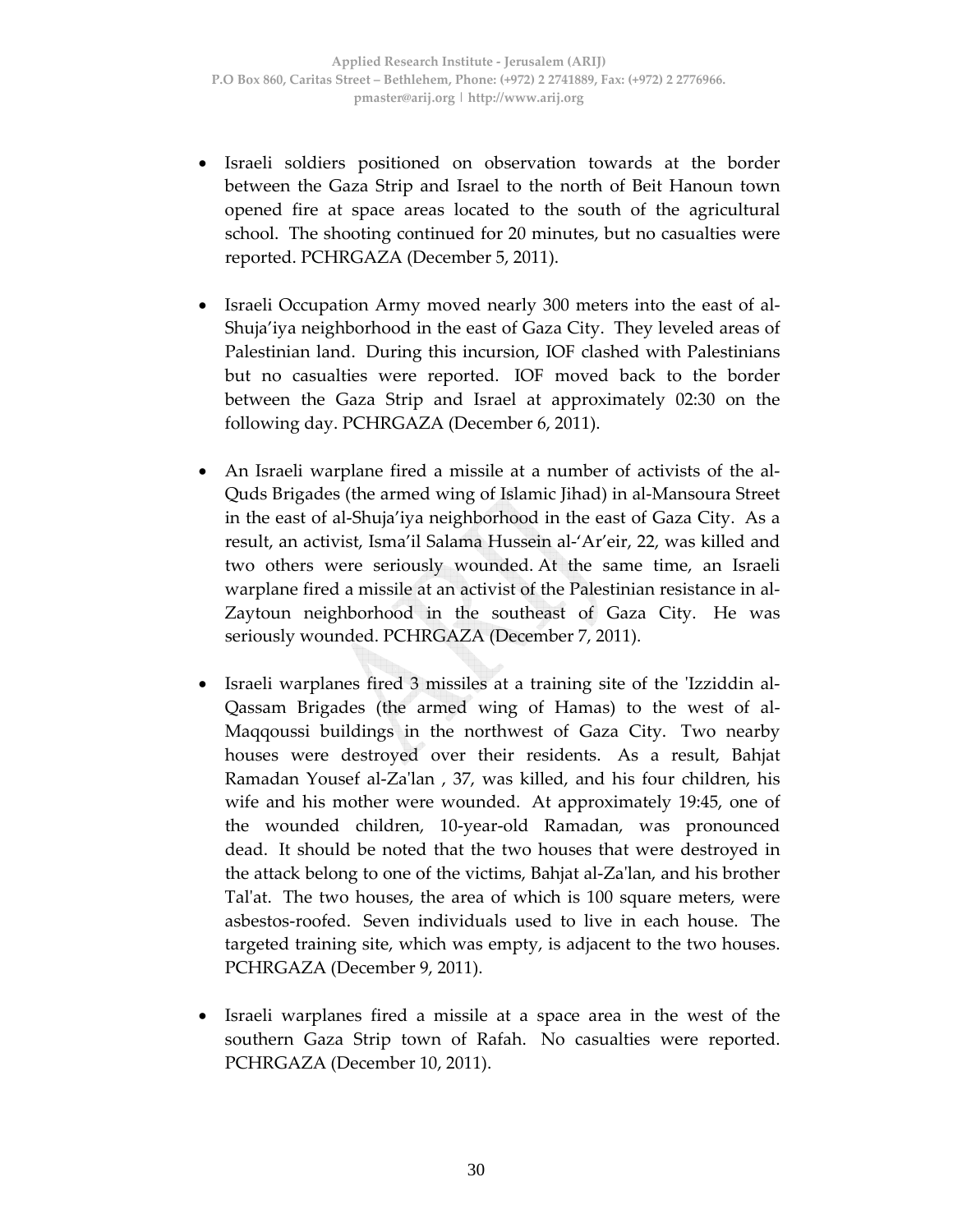- Israeli warplanes fired at least one missile at a space area in Tal al‐ Sultan neighborhood in the west of the southern Gaza Strip town of Rafah. The missile landed near a training site of the 'Izziddin al‐ Qassam Brigades (the armed wing of Hamas), but no casualties were reported. PCHRGAZA (December 9, 2011).
- An Israeli warplane launched four missiles on a vacant house belonging to a leader of the Izziddin al‐Qassam Brigades, the armed wing of Hamas, Imad 'Aqel, 42. The two-storey house is located behind 'Ein Jalout School in al-Zaytoon neighborhood in the east of Gaza City. The four missiles directly hit the roof of the house, damaging it. A neighboring 250‐square‐meter, two‐storey house belonging to Mohammed Mahmoud Badwan, 57, in which 17 individuals live, was heavily damaged. Because of the shrapnel scattered in the house, Ashraf Mohammed Mahmoud Badwan, 35, received shrapnel wounds to the face, and two of his children were also wounded in the incident: Sondos, 10, who was seriously wounded by shrapnel to the head, and Mohammed, 8, who was wounded by shrapnel to the right leg. The two children were wounded while they were asleep on the asbestos contaminated second floor. PCHRGAZA (December 11, 2011).
- IOF moved nearly 300 meters into the east of al‐Boreij refugee camp in the central Gaza Strip, under the cover of intense shooting. As a result, Mohye al‐Din Mas'oud Abu Jalal, 49, was lightly wounded by a bullet to the chest when he was on his agricultural land, nearly 700 meters away. IOF moved back to the border between the Gaza Strip and Israel at approximately 11:00, after having leveled areas of Palestinian land. PCHRGAZA (December 13, 2011).
- Israeli soldiers positioned at the border between the Gaza Strip and Israel to the east of Gaza City fired at Mohammed Mahmoud al‐Biltaji, 20, from al‐Shuja'iya neighborhood in the east of Gaza City, while he was hunting birds nearly one kilometer away from the border. He was wounded by a bullet to the right foot. PCHRGAZA (December 13, 2011).
- Israeli gunboats opened fire at a Palestinian fishing boat that was sailing opposite to al‐Sudaniya beach in the northern Gaza Strip. As a result, a fisherman, Zaki Mustafa Froush (45 years old) from the Jabalya town north Gaza Strip was wounded by a bullet to the left hand and shrapnel to the left leg. Frosuh was together with his son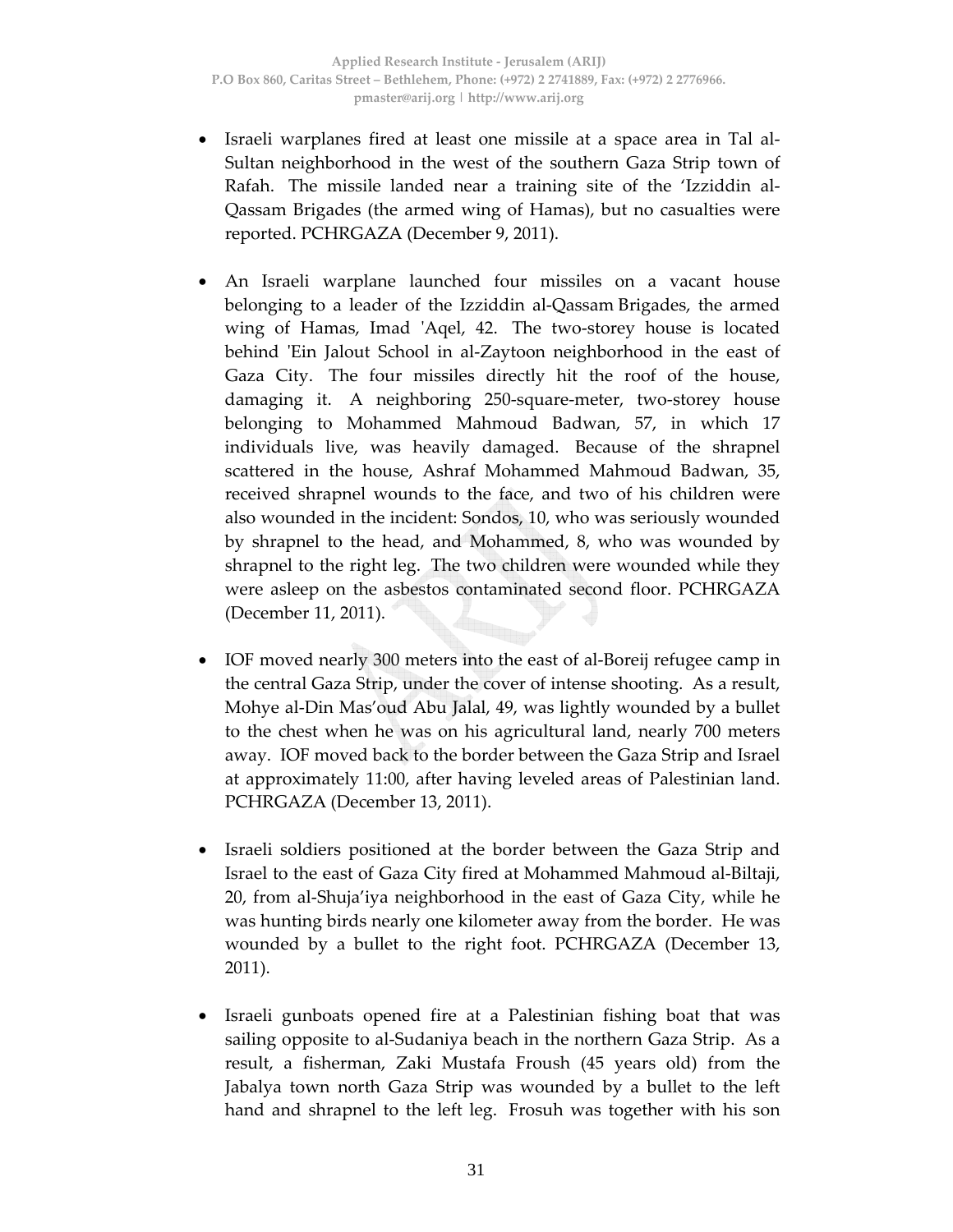fishing nearly two nautical miles from the seashore. PCHRGAZA (December 16 2011).

- Israeli soldiers stationed at the border between the Gaza Strip and Israel to the east of Al‐Bureij refugee camp in the central Gaza Strip opened fire at Palestinian agricultural land in the vicinity of sewage basins in the east of the camp. Due to the intense shooting, the guard of basins, Majed Mahmoud al‐Nabahin, 39, attempted to escape on motorcycle towards the west. While he was driving the motorcycle, he fell down and died, as he suffered from hemorrhage. PCHRGAZA (December 16 2011).
- Israeli gunboats opened fire at Palestinian fishing boats opposite to Beit Lahia seashore in the northern Gaza Strip. Palestinian fishermen were forced to sail back to the beach and no casualties were reported. PCHRGAZA (December 17, 2011).
- Israeli gunboats opened fire at Palestinian fishing boats opposite to al‐ Shati refugee camp seashore in the west of Gaza City. As a result, a boat belonging to Mahmoud Mustafa Murad was damaged. Israeli gunboats chased two boats and arrested 4 Palestinian fishermen: Hassan 'Ali Murad, 25; Mahmoud Mustafa Murad, 27; Emad Mahmoud Siam, 46; and Anas 'Emad Siam, 16. IOF released three of the fishermen at approximately 23:00, while transferred the fourth one, Mahmoud Murad, to an Israeli hospital as he suffers from renal failure. PCHRGAZA (December 18, 2011)
- Israeli gunboats stationed opposite to Beit Lahia seashore in the northern Gaza Strip opened fire at Palestinian fishing boats. Palestinian fishermen were forced to sail back to the beach and no casualties were reported. PCHRGAZA (December 19, 2011).
- Israeli gunboats stationed opposite to Beit Lahia seashore in the northern Gaza Strip opened fire at Palestinian fishing boats. Palestinian fishermen were forced to sail back to the beach and no casualties were reported. PCHRGAZA (December 20, 2011).
- Israeli soldiers positioned at the border between the Gaza Strip and Israel to the east of Beit Hanoun town opened fire at open areas to the east of al‐Farta area, nearly 800 meters from the border. No casualties were reported. PCHRGAZA (December 20, 2011).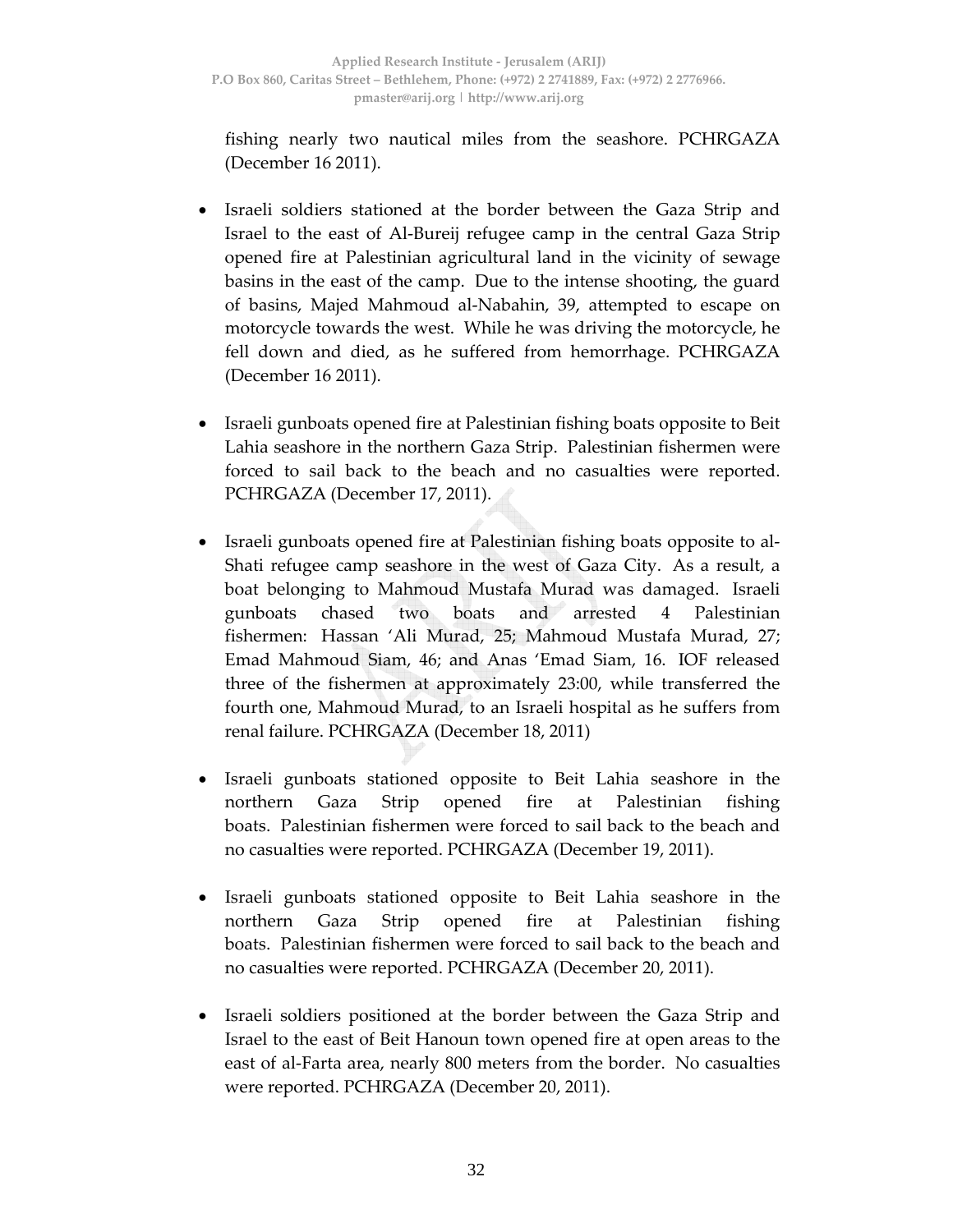- Israeli soldiers positioned at the border between the Gaza Strip and Israel to the east of Beit Hanoun town opened fire at open areas to the east of al‐Boura area, nearly 700 meters from the border. No casualties were reported. PCHRGAZA (December 20, 2011).
- Israeli soldiers stationed on observation towers at the border between the Gaza Strip and Israel fired at a number of Palestinian civilians who were collecting wood, iron and scraps of construction materials in Hammouda area in the northern Gaza Strip. As a result, Hamza Jamal Barakat, 19, from al‐Zaytoun neighborhood in the southeast of Gaza City, was wounded by two bullets to the left shoulder and foot. PCHRGAZA (December 21, 2011).
- The IOA moved nearly 400 meters into Abu Safiya area in the east of the northern Gaza Strip town of Jabalya. Amidst sporadic shooting, they leveled areas of Palestinian agricultural land which they had already razed. PCHRGAZA (December 22, 2011).
- The IOA positioned at the border between the Gaza Strip and Israel to the east of the southern Gaza Strip town of Khan Yuns fired 3 artillery shells at the eastern parts of 'Abassan village and al‐Zanna area, east of the town. No casualties were reported. PCHRGAZA (December 23, 2011)
- The Israeli Occupation Army raided Al Farahin area east of Khan Younis south of Gaza City, 2 Israeli bulldozers accompanied by a large number of military tanks raided the area amidst heavy firing, no injuries were reported. Al Ayyam (December 23, 2011).
- Israeli Army shelled at an empty land in Al Zana area east of Khan Younis south of Gaza Strip. Al Ayyam (December 24, 2011).
- The Israeli Occupation vehicles with bulldozers staged east of Hai Ash Shuja'iyeh east of Gaza strip, and started seizing the area under the cover of intense shooting, no injuries were reported. Al Ayyam (December 26, 2011).
- Israel has transferred the eastern and northern borders of the Gaza strip to a closed military 'buffer zone' which annexes up to 2 km of land and under which Israeli soldiers continue to shoot Palestinian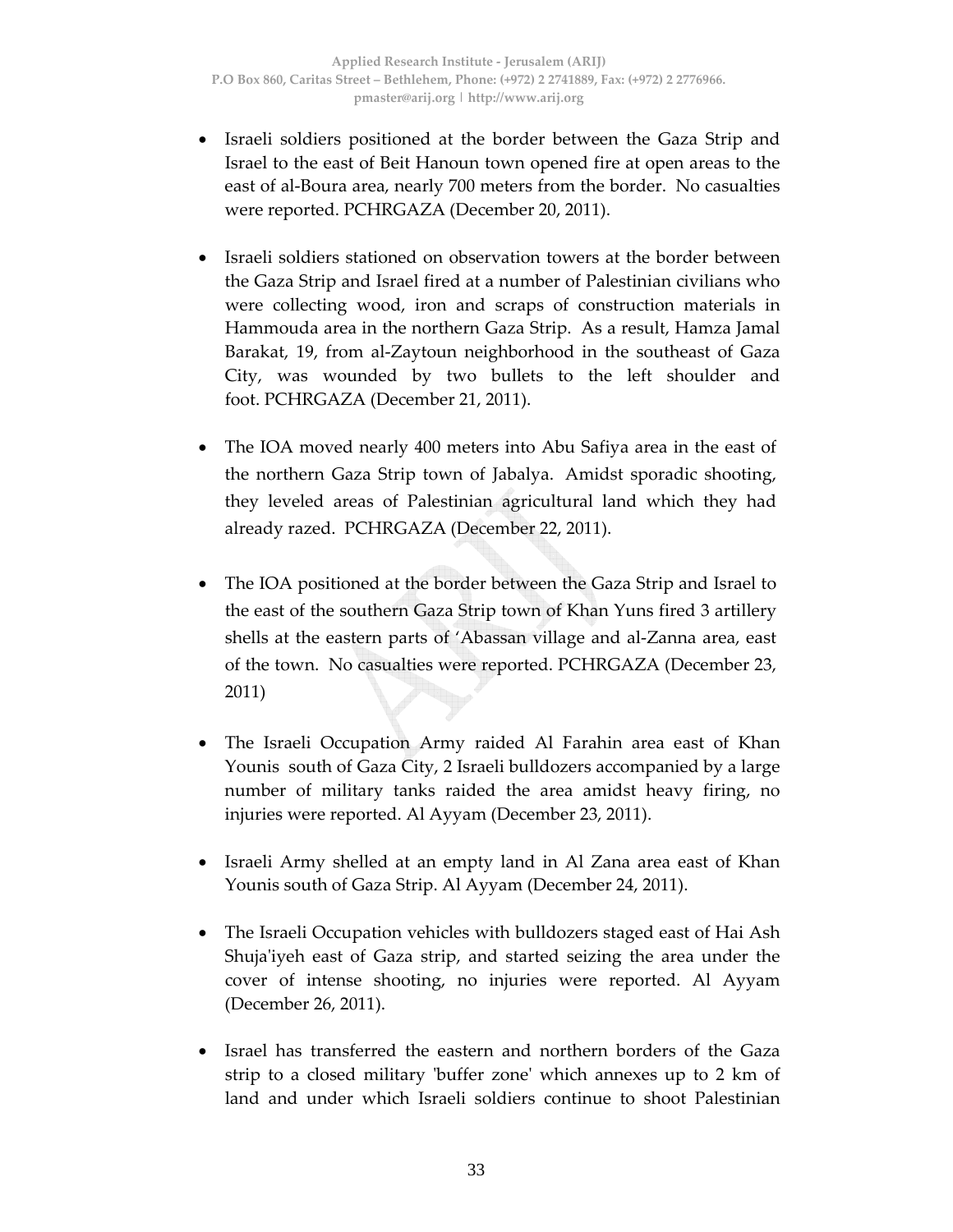farmers and workers who try to access the area. Israel has also placed of large floats 3 miles from the Gaza Strip seashore, beyond which Palestinian fishermen are banned from sailing. This measure serves to institutionalize the siege imposed on the Gaza Strip, and enhances IOA's control over the Gaza Strip's regional water. This measure will lead to more attacks by IOF against Palestinian fishermen, depriving them of their means of subsistence, under the pretest of sailing beyond the sea floats. Al Quds (December 27, 2011)**.**

- The Israeli soldiers positioned at the border between the Gaza Strip and Israel to the east of the central Gaza Strip village of al‐Musaddar opened fire at the village. PCHRGAZA (December 27, 2011).
- An Israeli drone fired a missile at two activists who were traveling on a motorcycle opposite to Concorde Gallery near Abu Sharekh Square in the northern Gaza Strip town of Jabalya. As a result, one of the activists was killed, and the other one was wounded by shrapnel to the chest. Additionally, two houses and 4 shops were damaged, and a Hyundai Verna car belonging to Mohammed Zaiada Nassar, was completely destroyed. PCHRGAZA (December 28, 2011).
- An Israeli aircraft fired a missile at a civilian vehicle, in which 4 Palestinians were traveling, in al‐Jalaa' Street in the north of Gaza City. As a result, the four Palestinians were wounded; one of them sustained a serious wound. PCHRGAZA (December 28, 2011).

### **Others**

- A report issued by the office for the coordination of Humanitarian affairs in the occupied Palestinian territory shows that 14043 Palestinian have had their Jerusalem residency revoked by the Israeli authorities since 1967. In addition to 35% of East Jerusalem's land has been confiscated for the development of Israeli settlements, where only 13% of East Jerusalem land is zoned for Palestinian construction. OCHAOPT (December 7, 2011).
- In a report issued by the Office for the coordination of Humanitarian affairs in the occupied Palestinian authority confirmed that the Israeli settlements activity in east Jerusalem is illegal and occurs at the expanse of the land and resources for Palestinian construction and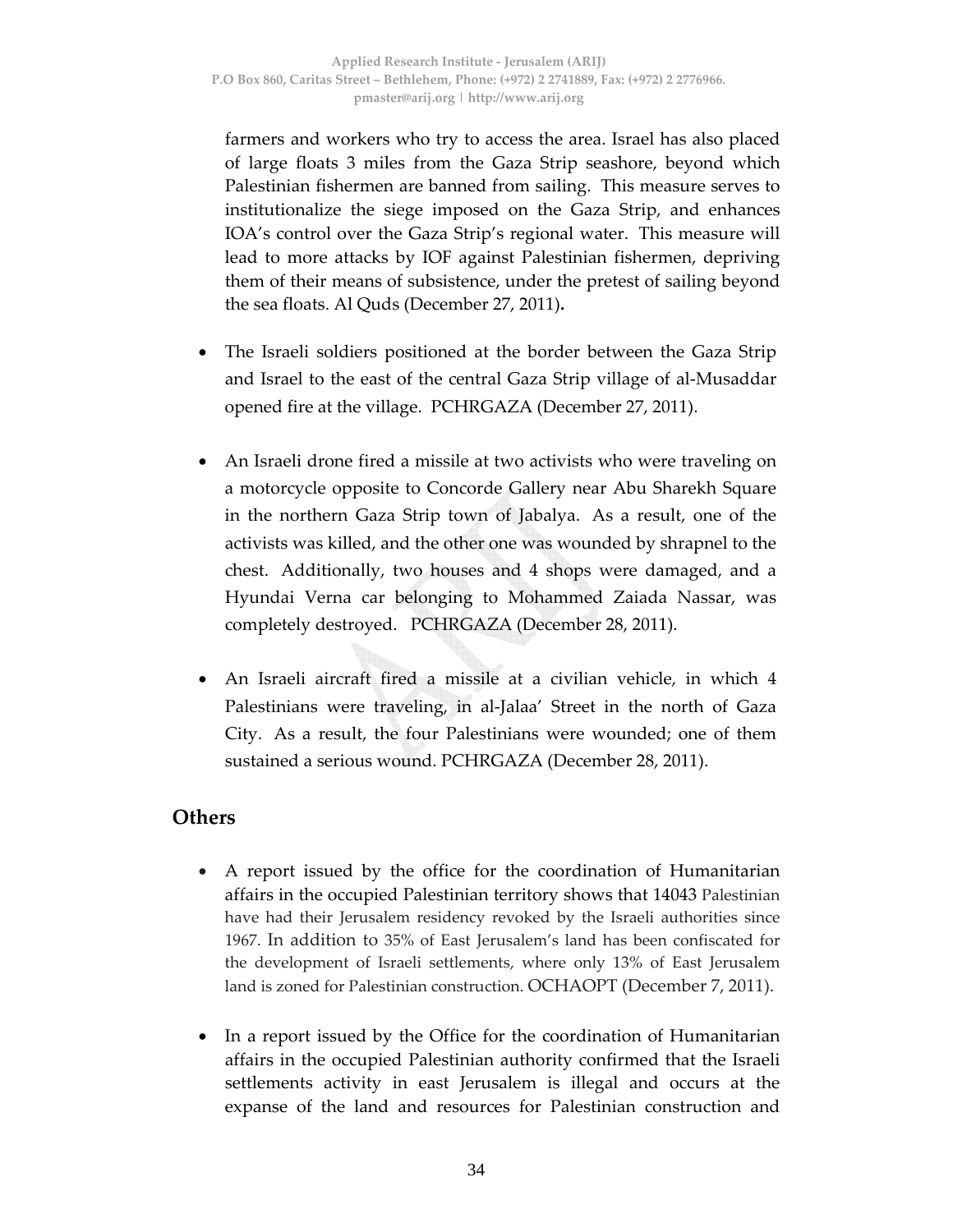development. Settlement expansion inside and around Palestinian neighborhoods leaves residents at risk of forced eviction, displacement and dispossession. Israel's unilateral annexation of East Jerusalem and the surrounding West Bank hinterland contravenes international law. It is not recognized by the international community which considers East Jerusalem an integral part of the occupied Palestinian territory (oPt), *(see, among others, Security Council resolutions 252, 267, 471, 476 and 478).* OCHAOPT (December 11, 2011).

- The Israeli newspaper Ma'ariv revealed that the Israeli Governorate decided to legalize Gilad Farm outpost in Nablus governorate, although the Israeli Supreme court had issued an order to evacuate the outposts. Only 2 mobile homes will be evacuated as sated by minster of Beni Begen. Al Quds (December 12, 2011).
- Israeli settlers stormed a closed‐off military zone in between the West Bank and the Jordanian border, at the site of the baptism of Jesus at the Jordan River, which is a holy site for Christians around the world. They hung banners with photos of the right‐wing Jewish leader Zeʹev Jabotinsky, who called for the "Jewish state to expand beyond the Jordan River into the state of Jordan and all the way to Iraq." The protesters say they are sending a message to the Jordanian government to stay out of Israeli affairs. This is a reference to the statement made by Jordan's King Abdullah that he hoped Israel would choose not to demolish a bridge in Jerusalem. Al Quds (December 13, 2011).
- Education Minister Gideon Saʹar announced that the West Bank settlement of Shilo will be added to a list of sites Israeli school students visit as part of a program to get to know "the historic roots of the State of Israel in the Land of Israel." Wafa (December 14, 2011).
- The Ministerial Committee for Legislation is due to discuss on December18, 2011 a bill that would legalize construction on private Palestinian land. According to the bill, initiated by Habayit Hayehudi MK Zevulun Orlev, if a land owner in the West Bank has not appealed to the court against the construction of a new residential neighborhood on his land within four years – the structures on that land will not be demolished. This controversial bill only applies to construction in the West Bank and only to neighborhoods with at least 20 housing units. The bill also determines that the court may instruct to financially compensate those who claim ownership of the land or of nearby property. **Ynetnews** (December 16, 2011).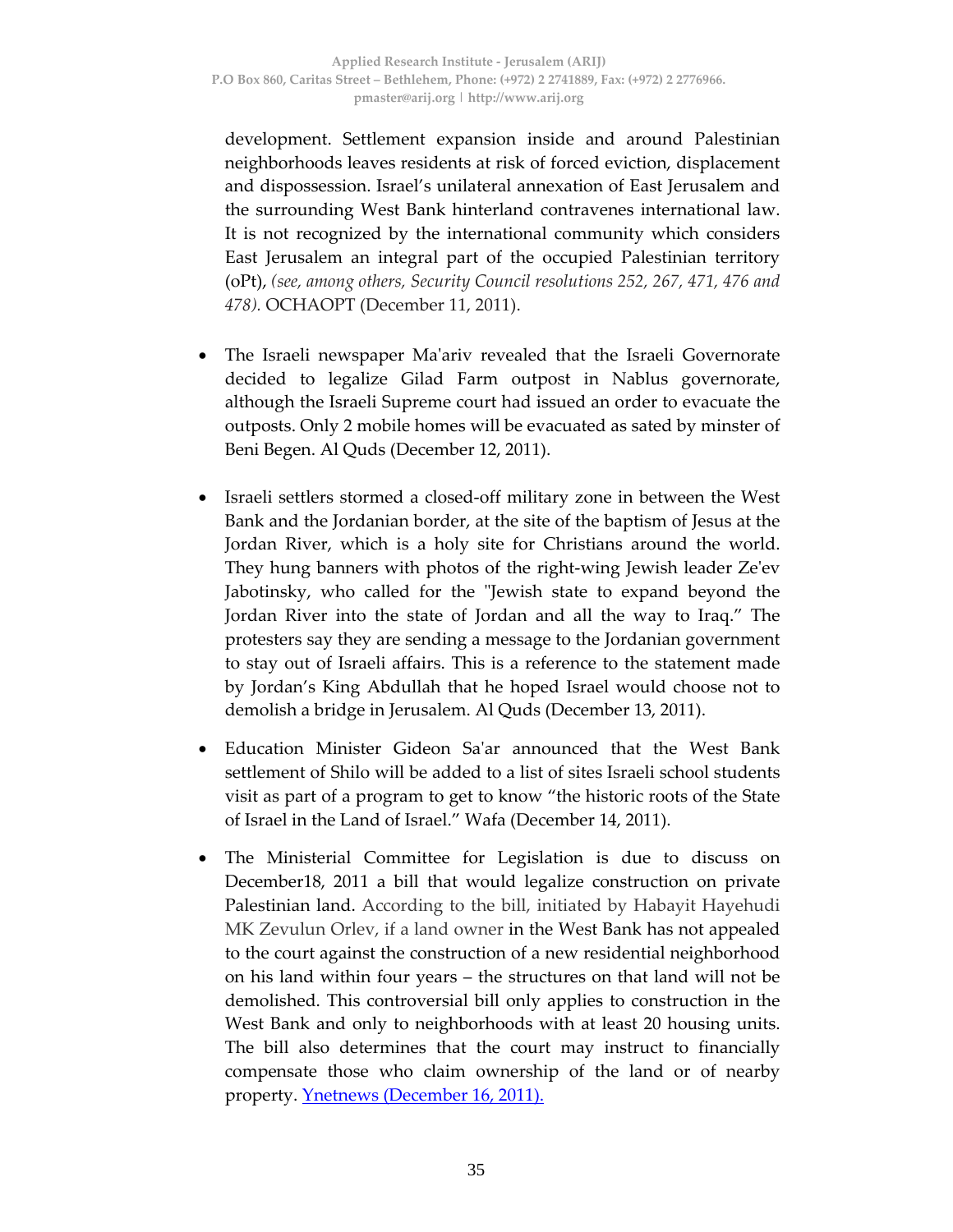- A deal had been worked out to legalize Ramat Gilad and prevent any future attempts of demolition. The report said that five buildings would be moved several dozen meters off land that Arabs dispute. In return the state will authorize the area as part of the city plan of Karnei Shomron; essentially turning the area into a neighborhood of the town. The plan was worked out between Minister Benny Begin and Yesha Council head Danny Dayan. A report in *Makor Rishon* on Friday said that Begin had worked out the deal last week, but that Defense Minister Ehud Barak had decided to reject it – and to demolish the site. YNETNEWS (December 21, 2011).
- The Knesset Finance Committee allocated an additional 780 million NIS to Israel's defense budget, which came at the expense of other government offices such as welfare and housing. The addition will bring the defense systemʹs expenditure ceiling from NIS 59.93 billion to NIS 60.7 billion. The NIS 780 million added to the defense budget comes at the expense of the budget allocated for the offices of welfare, housing, tourism, communication, industry, trade and labor, population and immigration authority, and environment protection. Haaretz (December 21, 2011).
- The Israeli High Court of Justice has authorized Israel to exploit the West Bank's natural resources for its own economic needs by rejecting a petition against the operation of Israeli‐owned quarries in the territory. In its ruling, the court adopted the stateʹs position: that no new Israeli‐owned quarries should be established in the West Bank, but existing ones should be allowed to continue operating. The petition was filed two years ago by the Yesh Din organization. It argued that the 10 Israeli‐owned quarries in the West Bank violate international law, which states that an occupier may not exploit an occupied territoryʹs natural resources for its own economic benefit; it may use such resources only for the benefit of the occupied people or for military purposes. **Haaretz** (December 28, 2011).
- Representatives of settlers living in Ramat Gilad have reached an agreement with the State, which will see the unauthorized outpost become a neighborhood within the Karnei Shomron Regional Council. According to the draft agreement, five temporary structures built on private land will be relocated to a different area in the outpost along with a number of warehouses. The said buildings are inhabited, and Ramat Gilad residents have already expressed their willingness to